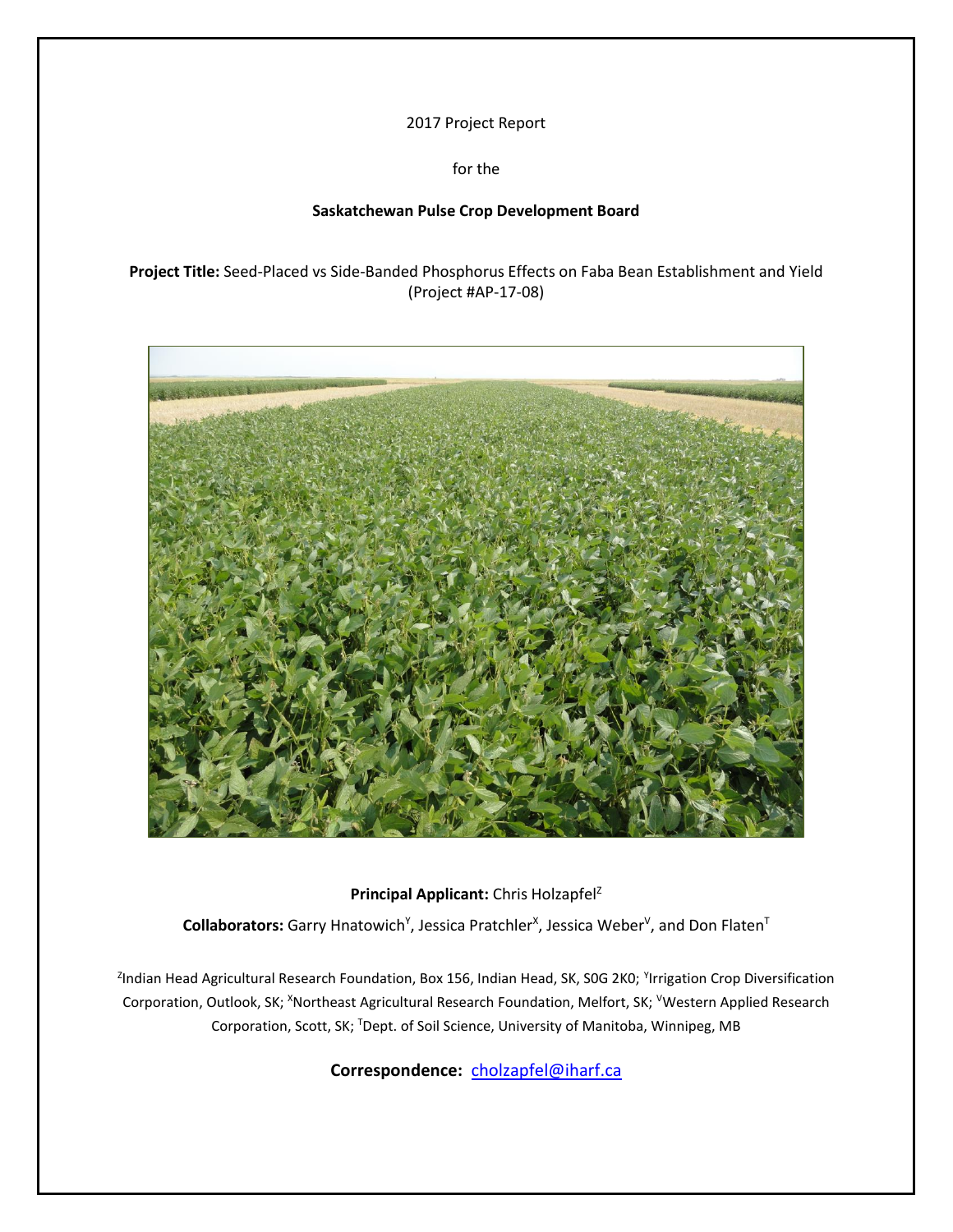## **1. Project Code:** #AGR1509

**2. Project Title:** Developing Phosphorus Management Recommendations for Soybeans in Saskatchewan

## **3. Principal Investigator with contact information**

Chris Holzapfel, Research Manager Indian Head Research Foundation (IHARF) Box 156, Indian Head, SK S0G 2K0 Phone: 306-695-4200 (office) 306-695-7761 (cell) Email: [cholzapfel@iharf.ca](mailto:cholzapfel@iharf.ca)

## **4. Collaborators with contact information**

Garry Hnatowich, Research Director Irrigation Crop Diversification Corporation (ICDC) Box 1460, Outlook, SK S0L 2N0 Phone: 306-867-5405 (office) Email: garry.icdc@sasktel.net

Jessica Pratchler, Research Manager Northeast Agriculture Research Association (NARF) Box 1240, Melfort, SK S0E 1A0 Phone: 306-231-4797 (office) Email: neag.agro@gmail.com

Jessica Weber, General Manager Western Applied Research Corporation (WARC) Box 89, Scott, SK S0K 4A0 Phone: 306-247-2001 (office) Email: Jessica.weber@warc.ca

Don Flaten, Professor (Protocol Development and Scientific Oversight) Dept. of Soil Science, University of Manitoba 308 Ellis Building, 13 Freedman Crescent, Winnipeg, MB R3T 2N2 Phone: 204-474-6257 (office) Email: [don.flaten@umanitoba.ca](mailto:don.flaten@umanitoba.ca)

#### **5. Introduction**

Historically, soybean production in Saskatchewan has been negligible, primarily due to a lack of varieties that matured early enough for the region; however, breeders have made tremendous progress in this regard and today Saskatchewan producers now have dozens of suitable varieties to choose from. While still a relatively minor crop provincially, soybean acres initially moved into southeast Saskatchewan within the last decade and since then have, to a limited extent, been adopted throughout much of the wetter growing regions of the province. In 2013, the first year where soybean production numbers specific to Saskatchewan were recorded (Statistics Canada) producers seeded 68,800 ha (170,000) of soybeans and by 2017 that number had increased to 344,000 ha (850,000 ac). In Manitoba, farmers have adopted soybeans as a major component of their crop rotation, with 424,900 ha (1.1 million ac) seeded back in 2013 up to a reported 926,700 ha (2.3 million ac) in 2017. While crop demand obviously varies with yield, soybeans are considered to be larger users of P; therefore, incorporating this crop into rotations requires sound management of this nutrient. A study conducted near Carman, Manitoba showed that soybeans require approximately 1.35 lb  $P_2O_5$  per bushel to grow and, at harvest, remove approximately 1.1 lb P<sub>2</sub>O<sub>5</sub> per bushel (Heard 2006). For a 40 bus/ac, or 2700 kg/ha, soybean crop, this is a total P requirement of approximately 50 kg P<sub>2</sub>O<sub>5</sub>/ha. Consequently, appropriate P fertilization strategies must be developed and used to ensure optimal yields of both the soybeans in addition to other crops in rotation.

Research in Illinois showed that soybean root distribution was not affected by P fertilizer rate or placement when the fertilizer was either broadcast or deep banded prior to seeding (Farmaha et al. 2012), thereby indicating that soybeans are not particularly efficient at seeking out fertilizer P bands with their roots. However, it has been shown that soybeans often yield more in soils with high P fertility than low P fertility (eg. 10-15 more bushels per acre in southern Minnesota, Randall 2012) and that this crop makes excellent use of the soil's P reserves (Kalra & Soper 1967). This may be because soybeans take up a large portion of their P late in the growing season (Heard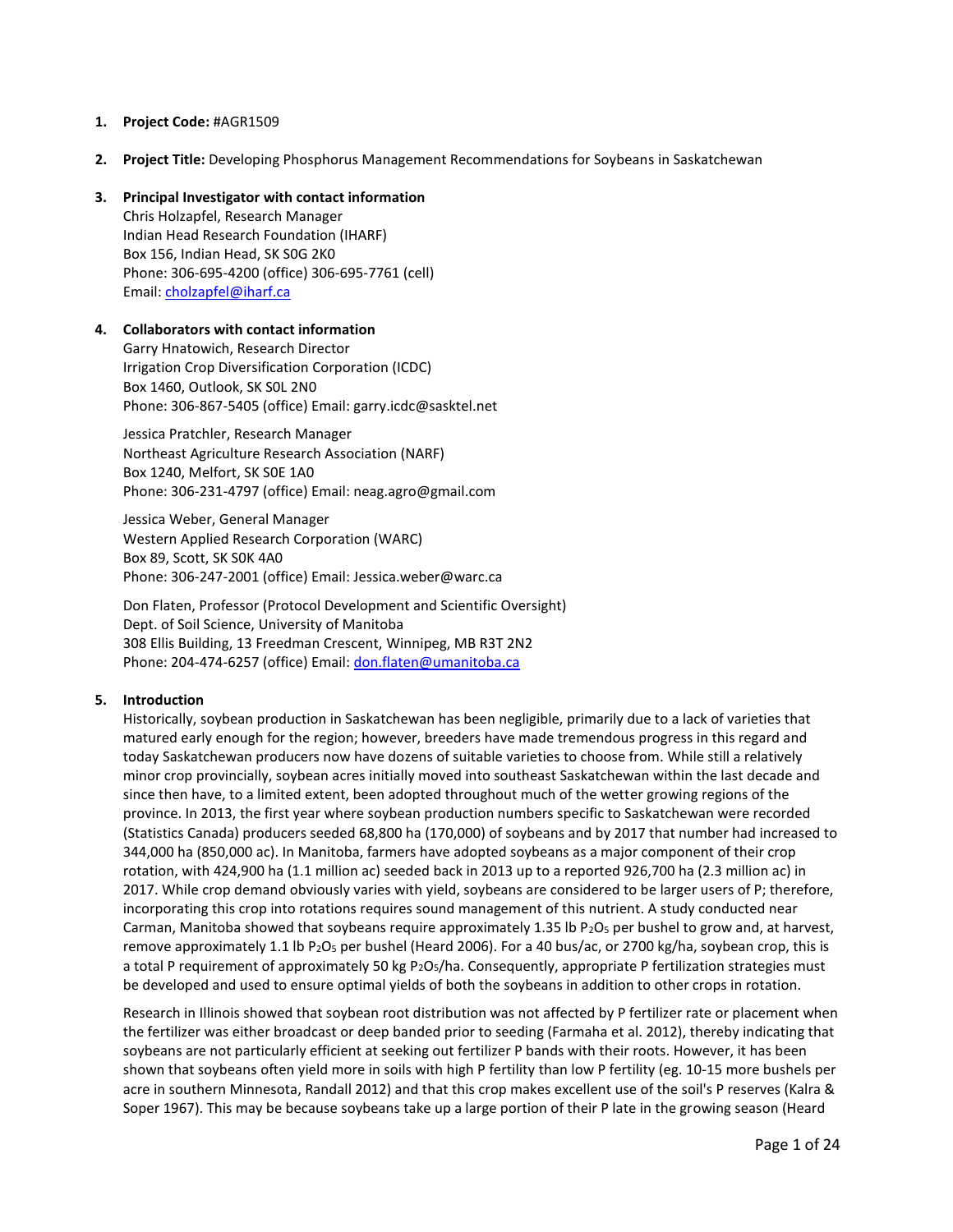2005) using a fully developed network of roots and mycorrhizal fungi. In many regions, surface broadcasting of P fertilizer is common and generally seen to be an effective option with this crop; however, broadcasting P is generally not recommended in western Canada for both agronomic and environmental reasons. Currently, there is conflicting evidence as to whether soybeans respond better to banded or broadcast P fertilizer or to P fertilization at all.

Given our relatively cold soils and short growing season compared to more traditional soybean regions (i.e. southern Ontario and the US Midwest), farmers in the Canadian Prairies typically band P in or near the seed-row at planting. Placing the fertilizer close to the seed ensures accessibility early in the season while banding is known to slow down reactions with Ca that convert P<sub>2</sub>O<sub>5</sub> to less soluble forms over time, especially in high pH calcareous soils. That said, soybeans are considered sensitive to seed-placed fertilizer so applying the required amounts of P fertilizer directly the seed may increase the risk of reduced plant stands. In Argentina, Salvagiotti et al. (2013) found that broadcast or side-banded monoammonium phosphate did not affect plant establishment or nodulation while seed-placement of this fertilizer consistently reduced both but did not affect seed yield. Recent work in Manitoba (2013-15) occasionally showed significant plant stand reductions with seed-placed P but not to the extent that may have been expected (Bardella 2016). The damage was generally worse on coarse textured soils and was only significant at 1, 2 and 5 out of 28 site-years at the 22, 45 and 90 kg P2O5/ha rates, respectively (Bardella 2016). These results suggest that soybeans may be less sensitive to seed-placed P in western Canadian soils than anticipated, but the authors still advise caution as soil moisture was always abundant at their sites and seedling injury due to P fertilizer can be difficult to predict. With concerns about seedling sensitivity combined with the fact that soybeans can be large users of P, growers may either face long-term fertility issues or risk seedling injury and possible yield reductions if relying solely on seed-placed P for this crop.

Yield responses to P fertilization can be elusive for soybeans – Bardella (2016) only observed higher yields with P at 1/28 sites and Manitoba while there two sites where a negative effect was detected. In contrast, research in Iowa showed that soybeans respond to P fertilizer when soil-test P is low and that P uptake tended to be higher with side-banded versus broadcast P; however, fertilizer placement did not affect yield (Borges and Mallarino 2000). Due to concerns of potential seedling injury and inconsistent yield responses to banded P, broadcast P fertilizer is not uncommon in traditional soybean growing regions and is a particularly good fit to those using planters with limited options for fertilizer placement. The concern is that broadcasting may not be as agronomically efficient as subsurface banding (due to both low mobility and soil reactions that reduce P solubility/availability) and doing so may leave unutilized P fertilizer vulnerable to runoff losses with surface water, especially if broadcast in fall.

The current project aims to expand upon the current research base by investigating soybean response to P fertilizer rates and placement methods in Saskatchewan with the overall objective of improving P management recommendations for the growing number of soybean producers in this province.

## **6. Objective(s) or purpose of the project**

Broadly, the objective of this project was to improve upon current P fertilizer recommendations for soybean production in Saskatchewan. More specific objectives were:

- 1) To evaluate the sensitivity of soybeans to seed-applied monoammonium phosphate for soybeans grown on 25-30 cm (10-12") row spacing.
- 2) To evaluate the overall response of soybeans to P fertilizer applications across a range of placement methods and environmental conditions and for individual sites as a function of residual soil P levels.
- 3) To compare crop response to contrasting placement options for granular monoammonium phosphate (seedplaced, side-banded and pre-seed broadcast)
- 4) To quantify P removal in the harvested seed in order to help soybean growers determine optimal P fertilizer rates for achieving their long-term soil fertility goals.

#### **7. Materials and Methods**

Phosphorus (P) fertility trials with soybeans were initiated at four Saskatchewan locations in 2015 and continued through the next two seasons for a total of twelve site-years. The locations were selected to represent a broad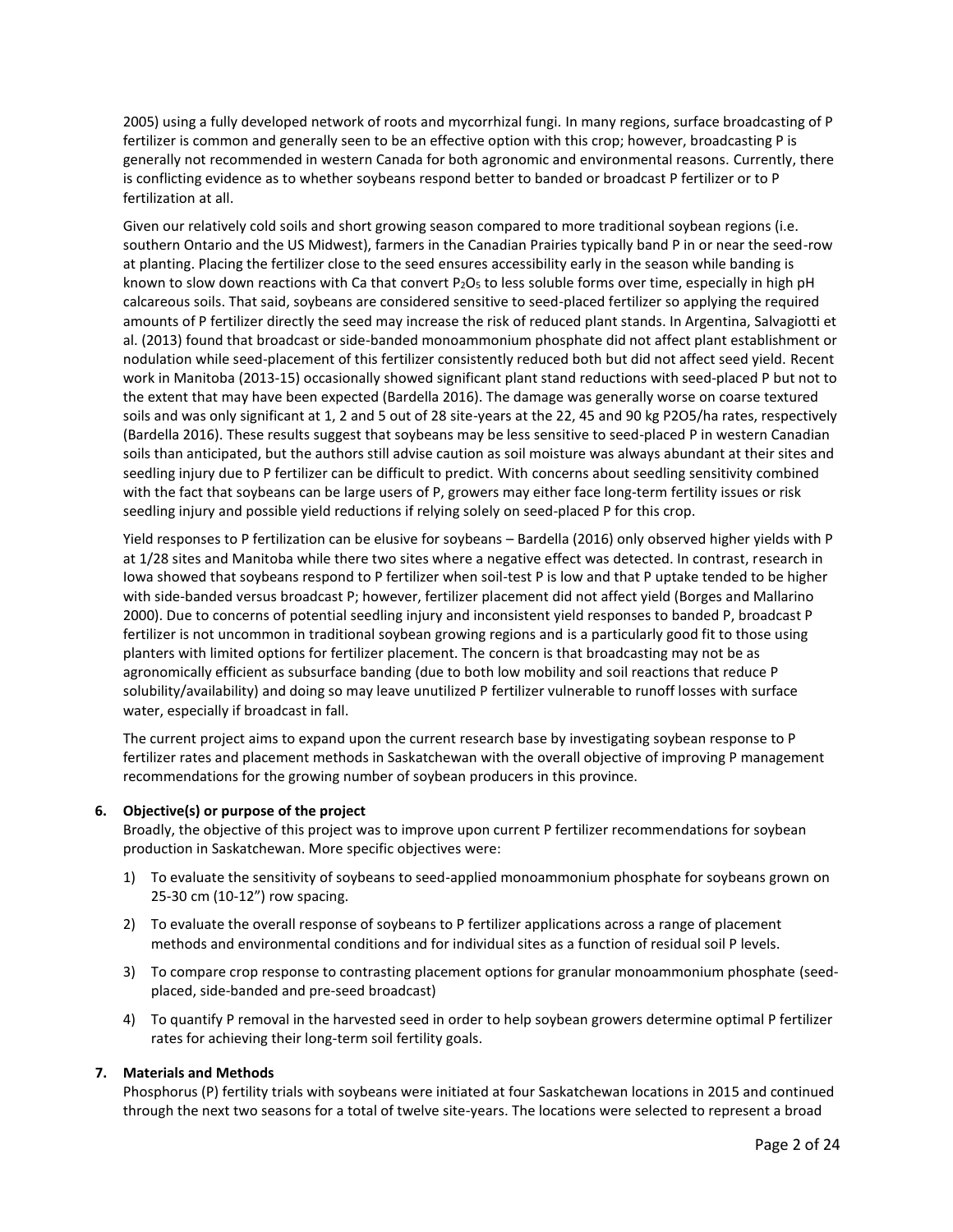range of soils / environments and included: 1) Indian Head (Black soil zone), 2) Melfort (Moist Black soil zone) 3) Scott (Moist Dark Brown soil zone) and 4) Outlook (Dark Brown soil zone). The treatments were three P rates (22, 45 or 90 kg P2O5/ha) and three placement methods (seed-placed, side-banded or pre-seed broadcast) plus a control where no P fertilizer was applied. These 10 treatments were arranged in a Randomized Complete Block Design (RCBD) with four replicates. The protocol followed was originally developed by Don Flaten and a team of researchers who followed the same protocol at 28 site-years over three years in Manitoba (Bardella 2016).

Seeding equipment, plot size, and basic crop management varied from site-to-site depending on equipment and the specific environmental conditions encountered; however, all factors other than those being evaluated were held constant within each site and were intended to be non-limiting. Row spacing ranged from 19-30 cm; however, the drill on 19 cm spacing was only used at one site-year (Melfort 2015); therefore, the row spacing was between 25-30 cm in 11/12 possible cases. The widest knife opener width was 25 mm and seed-bed utilization ranged from below 5% to about 10%. The variety at all locations was Dekalb® 23-10 RY in 2015-16 and 23-60 RY in 2017. The soybeans were always double inoculated (seed-applied plus 1-2x label rate of *Bradyrhizobium japonicum* granular inoculant). Weeds were controlled using registered herbicide applications tailored to each site and the plots were harvested with small plot combines when mature and dry. Selected site information and other agronomic details are provided in Tables 1 (2015), 2 (2016) and 3 (2017) of the Appendices. Weather data were acquired from the closest private or public weather station for each site-year and is reported along with the long-term averages (1981-2010) in Table 4.

The response data collected included background residual soil nutrients (Olsen-P) and other characteristics, emergence measurements, mid- to late-season above-ground biomass measurements, whole plant tissue P concentrations, in-season P<sub>2</sub>O<sub>5</sub> uptake, seed yield, seed P concentrations, and seed P<sub>2</sub>O<sub>5</sub> exports. Response data from all site-years were combined for mixed model analyses (PROC MIXED, SAS 9.3) with the effects of site-year, P treatment, and their interaction considered fixed and the effects of replicate (within site-year) considered random. When doing so improved model convergence, which was usually the case, heterogenous variance estimates for each site-year were permitted. Individual treatment means, within individual site-years and averaged across site-years, were separated using Fishers protected LSD test. Contrast comparisons were used to evaluate specific groups of treatments (i.e. control vs. fertilized, seed-placed vs. side-banded, seed-placed vs. broadcast and side-banded vs. broadcast) and orthogonal contrast equations were used to test whether P rate responses were non-significant, linear or quadratic (curvilinear). Treatment effects and differences between means were considered significant at  $P \le 0.05$ .

## **8. Results & Discussion**

The weather conditions encountered varied widely from site to site with growing season (May-August) precipitation totals ranging from as low as 117 mm (Indian Head 2017) to 367 mm at Outlook in 2016. In general, conditions were wet in 2016, intermediate in 2015 and driest in 2017. The fields were also generally considered low in residual P with values below 15 ppm (Olsen) at 83% of the trial sites, the exceptions being Melfort in 2015 and 2017 where residual levels were moderately high at 22-24 ppm (Table 5). This combination of variable moisture conditions and predominantly low P soils provided a robust evaluation of the P fertilizer treatments being evaluated.

The soybean plant density values presented were determined late in the spring after emergence was considered complete. Emergence was affected by both site-year and P treatment with a significant interaction between the two effects (*P* < 0.001-0.001; Table 6). Although all sites used similar rates and the same source of seed, emergence varied widely from 35-65 plant/m<sup>2</sup> for individual site-years when averaged across P treatments. The significant interaction indicated that P treatment effects on emergence varied across site-years with closer inspection revealing evidence of treatment effects on emergence approximately 50% of the time. While there were inconsistencies, in most cases where treatment effects were detected the means comparisons and orthogonal contrasts showed reduced emergence at the highest rates of seed-placed mono-ammonium phosphate (Table 7). The overall F-test was significant at 5/12 site-years while the linear orthogonal contrast for seed-placed P rate was significant at 6/12 site-years. Soil moisture and texture were not always good predictors of seedling injury; however, it tended to be worse under dry conditions. At Indian Head, where the soil is finetextured with moderate organic matter, injury was detected with both side-banded and seed-placed P in 2017 but there was no injury in and only very slight reductions with high rates of seed-placed P in 2016. The injury for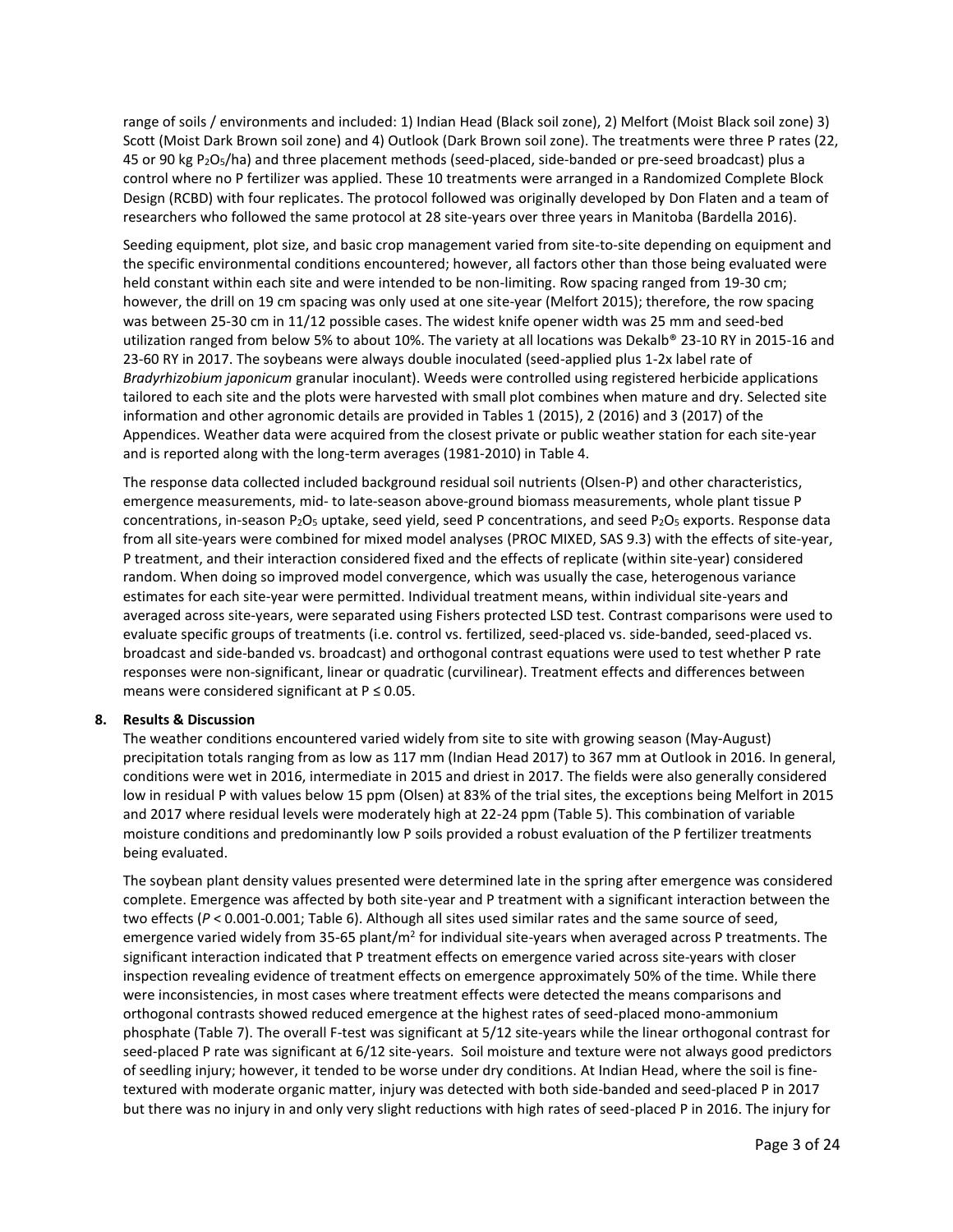both side-band and seed-placement in 2017 was attributed to wet soils during seeding, which can compromise seed/fertilizer placement in heavy clay soils, followed by extremely dry conditions. When emergence data were averaged across all site-years, similar plant densities were achieved with all P rate by placement combinations (45-48 plants/m<sup>2</sup>) except for the highest rate (90 kg P<sub>2</sub>O<sub>5</sub>/ha) of seed-placed P which was 18% lower (38 plants/m<sup>2</sup>; Table 7, Fig. 1). While results varied from site-to-site, the combined results are a reasonable indication of the response that might be expected when averaged across a wide range of soil environments. While the frequency of stand reductions was higher in the current, Saskatchewan project, these results are not necessarily considered inconsistent with those of the Manitoba trials. Bardella (2016) observed stand reductions at 1, 2 and 5 out of 28 site-years for 22, 45 and 90 kg P2O5/ha of seed-placed P; however, the authors noted that soil moisture was generally not limited in their study and that results may have differed under dry conditions.



**Figure 1. Phosphorus placement and rate effects on soybean emergence averaged across 12 site-years in Saskatchewan.**

The overall F-tests for above-ground biomass yields were significant for site  $(P < 0.001)$ , treatment  $(P = 0.006)$ and their interaction ( $P = 0.011$ ). Due to variation in both the timing of measurements and environmental conditions, above-ground biomass yields were extremely variable across site-years, from less than 2 Mt/ha at Scott in 2015 to as high as 9.5 Mt/ha at the same location in 2016 (Table 8). Due to this variation and the sensitivity to timing, the differences in biomass yields (in addition to subsequent P2O<sub>5</sub> uptake measurements) across sites are not of particular interest; however, treatment effects within individual site-years are still valid. Significant P fertilizer treatment effects on biomass were rare with a significant F-test at only 3/12 sites and only a few, somewhat inconsistent, significant orthogonal contrasts. Averaged across site-years, although the overall F-test was significant, the responses were weak with very few individual treatment differences according to the multiple comparisons test. The key significant contrast comparisons compared side-band to seed-placement (5415 versus 5009 kg/ha; *P* = 0.001) and side-band to broadcast placement (5415 versus 5154 kg/ha; *P* = 0.032), both of which indicated slightly higher biomass yields with side-banded P when averaged across a range of fertilizer rates and environmental conditions. The control did not differ from the fertilized plots when averaged across site-years, rates, and placement methods (*P* = 0.662).

The overall F-test for whole plant P concentration was significant for site-year, P treatment, and their interaction (*P* < 0.001) and the effects were more consistent for this variable than for biomass yield. Significant F-tests were detected at 7/12 individual sites along with significant contrasts comparing the control to all fertilized treatments at 6/12 sites and significant linear responses (across placement methods) at 10/12 possible sites (Table 9). The exceptions were Melfort in 2017 which was the site with the highest residual P levels and Indian Head in 2017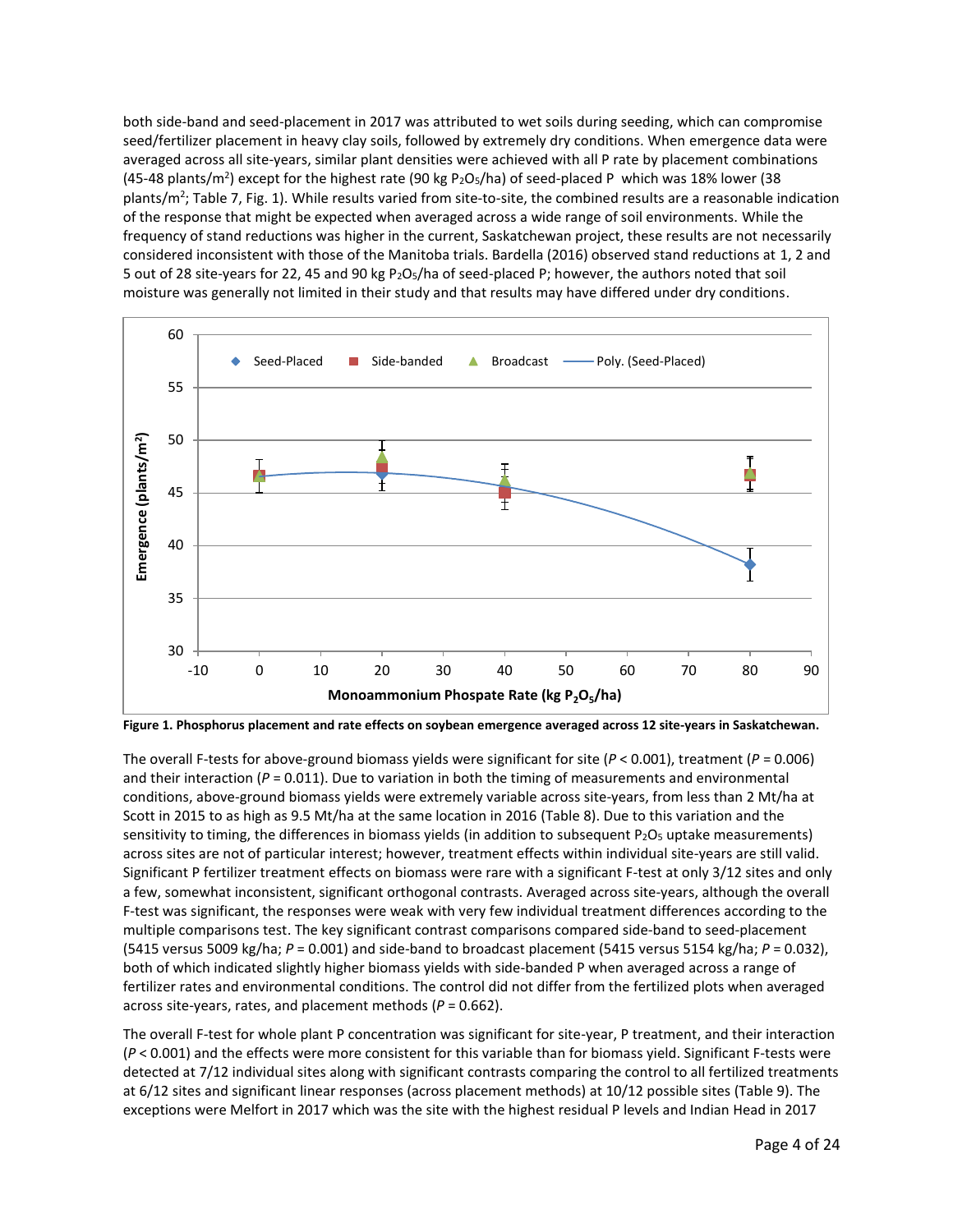where the site was low in P but drought was a major factor. With some variation, the responses were reasonably consistent across placement methods and, when averaged across site-years, percent tissue P was not affected by P placement according to the contrast comparisons (*P* = 0.107-0.860). Whole plant issue P was increased with P fertilizer regardless of placement method (*P* < 0.001) from 0.23-0.27% when all site years were averaged together (Fig. 2).



**Figure 2. Phosphorus placement and rate effects on soybean (whole plant) tissue P concentrations averaged across 12 siteyears in Saskatchewan.**

Albeit much more variable, treatment effects on in-season  $P_2O_5$  uptake were generally consistent with those of the tissue P concentrations with highly significant F-tests for site, treatment and their interaction (*P* < 0.001). Since tissue P concentrations were (reasonably) consistent across sites, most of the variation in uptake from siteto-site (15-51 kg P2O5/ha; Table 10) was attributed to the previously discussed differences in biomass yields. For this variable, the overall treatment effect was only significant at 5/12 sites with linear or quadratic response to P (across placement methods) detected at half of the individual sites. When averaged across sites and rates,  $P_2O_5$ uptake was higher with P fertilizer (26.7 versus 29.5 kg P<sub>2</sub>O<sub>5</sub>/ha) and with side-banding versus seed-placement (30.4 versus 28.7 kg P2O5/ha; *P* = 0.009); however, no other differences between placement methods were detected (*P* =0.099-0.337). Averaged across all sites, linear responses to P rate were detected both when averaged across P placement options and for each placement method individually (Fig. 2; *P* < 0.001); however, the quadratic effects were never significant (*P* = 0.271-0.896).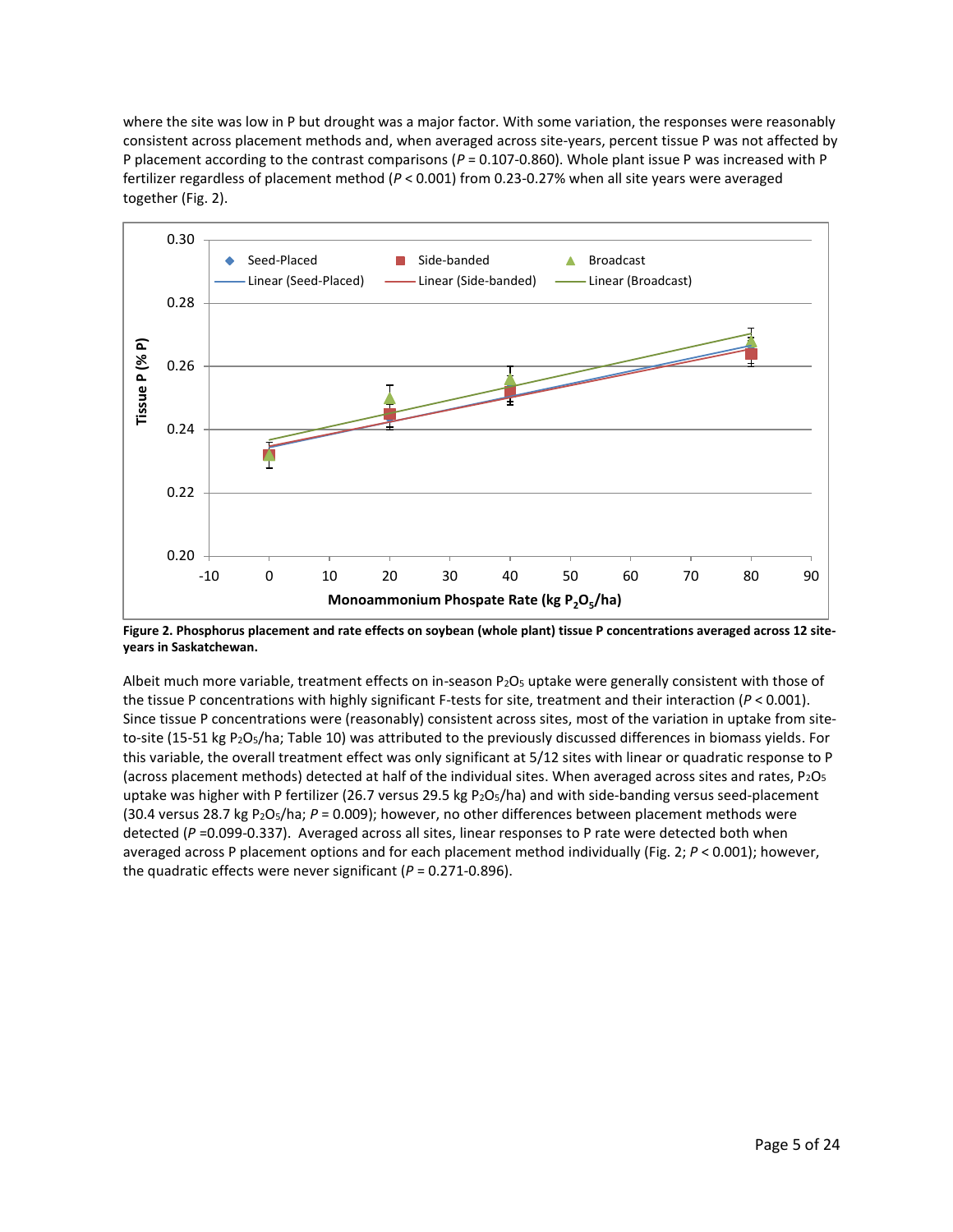

**Figure 3. Phosphorus placement and rate effects on soybean in-season P uptake averaged across 12 site-years in Saskatchewan.**

Past research has shown that soybean seed yield responses to P fertilizer tend to be elusive. For example in Manitoba, out of 28 possible cases, Bardella (2016) only observed yield increases with P fertilization at one site while, in contrast, negative responses were detected at two sites. The combined analyses of the current results indicated that seed yields were affected by site (*P* < 0.001), P treatment (*P* = 0.006) and their interaction (*P* < 0.001). Across P treatments, yields at the sites ranged from 1510-4222 kg/ha (Table 11), thus providing a wide range of yield environments to evaluate P response under. Amongst individual sites, the overall F-test for P treatment effects on seed yield were significant in 5/12 possible cases; however, the effect was only due to a positive yield response at three of sites where the F-test was significant. In one of the significant cases (Melfort 2016), yields were variable and the differences were difficult to explain; however, yields in the control were amongst the highest. At Outlook in 2015, yields at the highest rate of seed-placed P were lower than all other treatments but those observed in the control did not generally differ from any other treatments. The sites where a positive yield response was detected were Indian Head in 2016 and Outlook in both 2016 and 2017 – all of these sites had low residual P (4, 5 and 12 ppm Olsen-P, respectively) combined with reasonably high yield potential. At Indian Head in 2016, the response was strong but quadratic with yields levelling off between 40-80 kg  $P_2O_5/h$ a and no differences amongst placement methods. At Outlook in both years, the control yielded lower than the majority of individual fertilized treatments but yields were mostly similar across P rates and placement methods. The overall average yield increases with P fertilization were approximately 15%, 13%, and 23% at Indian Head (2016) and Outlook in 2016 and 2017, respectively. At both Indian Head and Outlook in 2016, the P response was similar across placement methods according to the contrast comparisons; however, at Outlook in 2017 the highest yields were achieved with broadcast placement. Despite the variation across environments, significant and interesting P responses were observed when the results were averaged across all twelve sites. Yields increased linearly with increasing P rate from 2734 kg/ha to 2900+ kg/ha at 90 kg P<sub>2</sub>O<sub>5</sub>/ha with side-band and broadcast placement (~6% yield increase) the response was quadratic for seed-placed P with yields increasing in similar manner as the other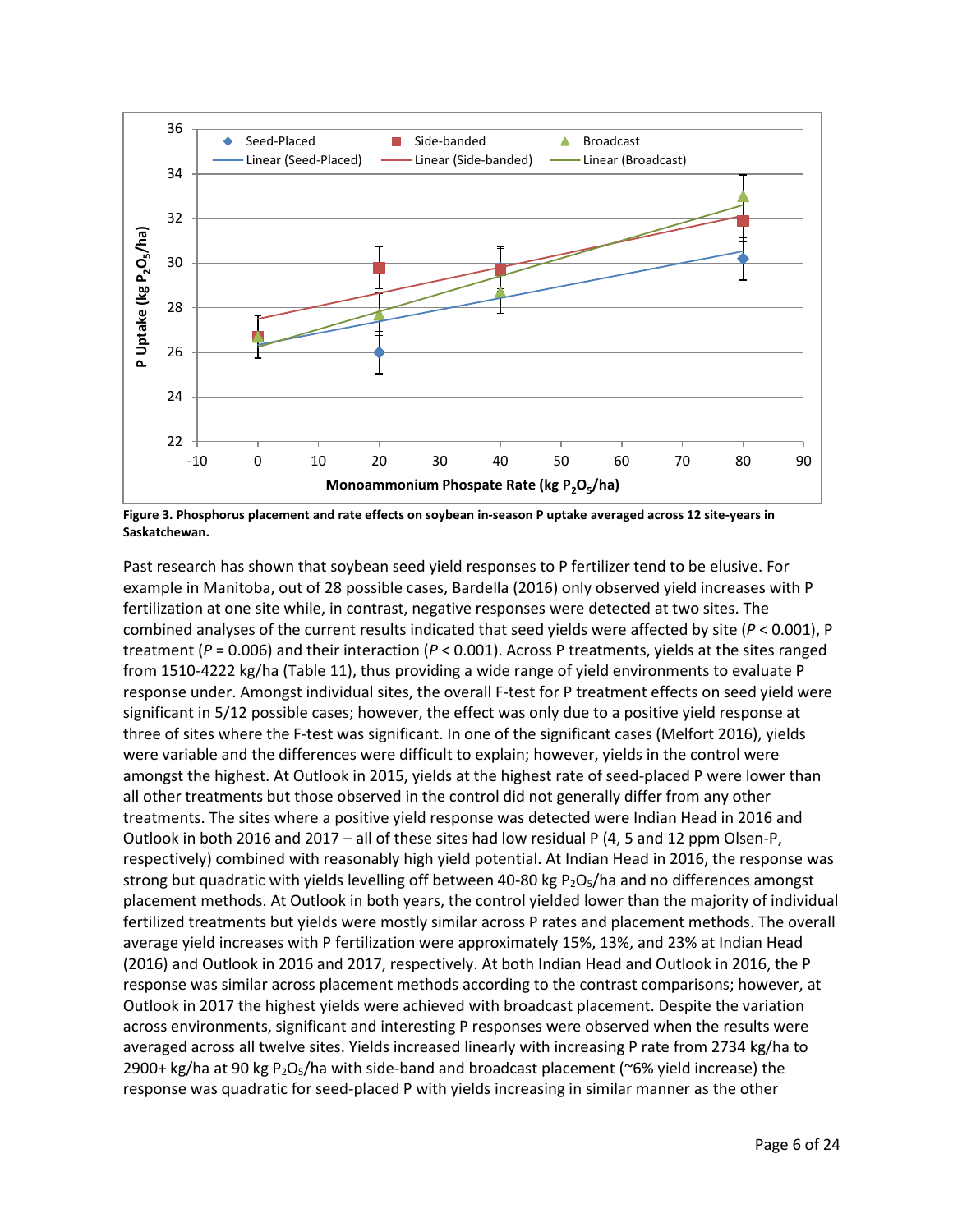placement methods up to 45 kg  $P_2O_5/ha$  but then declining back to a similar yield as the control when the rate was increased further to 90 kg  $P_2O_5/ha$  (Fig. 4).

To help with interpretation of results, the overall yield responses to P fertilizer were plotted along with the residual Olsen-P levels for each of the individual sites (Fig. 5). Looking at the results in this manner illustrates that the sites where positive responses occurred were always low in residual P (<15 ppm) but yield responses did not always occur in low P soils.



**Figure 4. Phosphorus placement and rate effects on soybean seed yield averaged across 12 site-years in Saskatchewan.**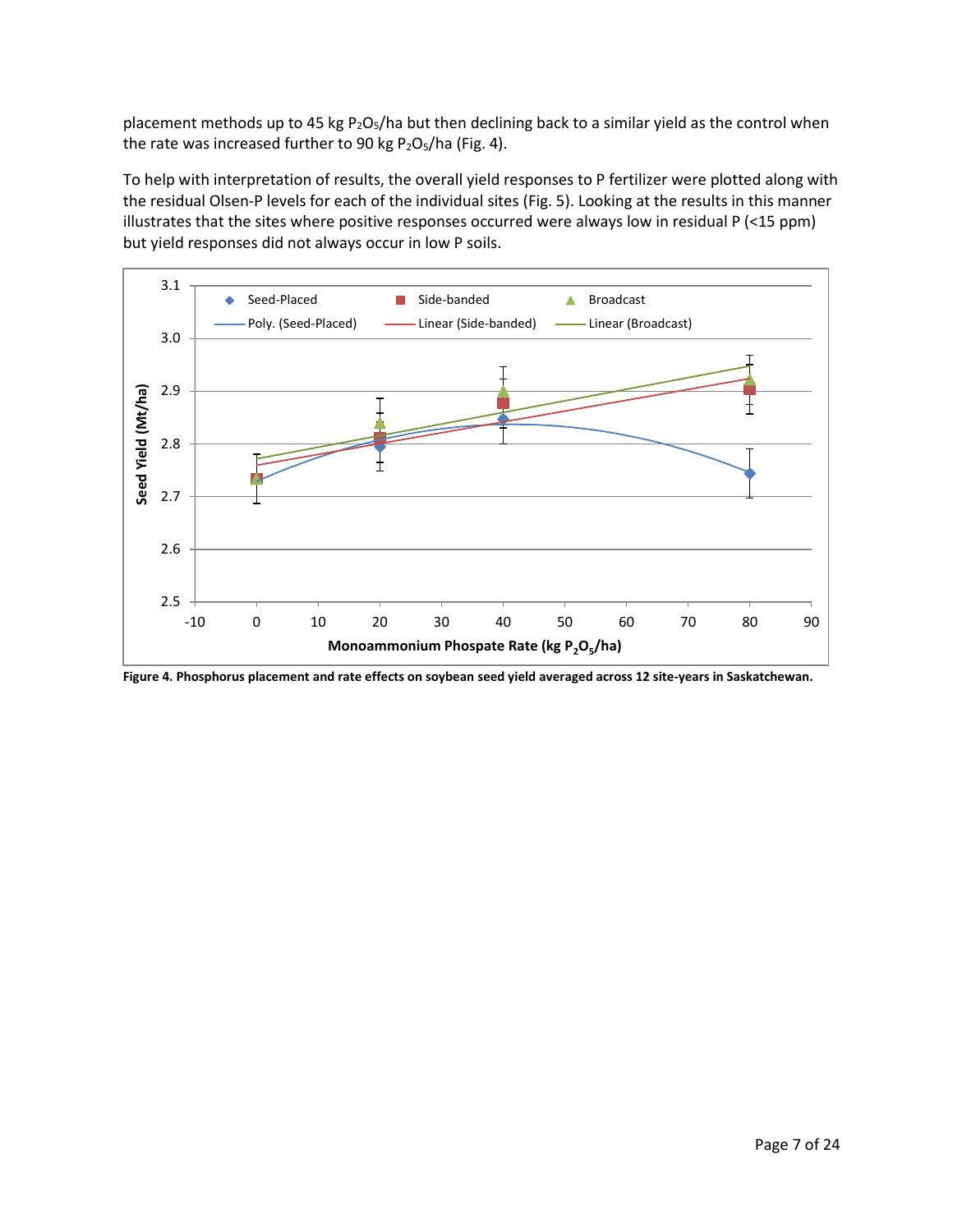

**Figure 5. Overall soybean yield response to phosphorus fertilization relative to soil test residual P levels. Site-years with a significant (***P* **≤ 0.05) control versus fertilizer contrast comparison are denoted by an asterisk.**

The overall F-tests from the combined analyses for seed P concentrations were significant for site-year, P treatment and the interaction (*P* < 0.001). Across P fertilizer treatments, the overall average P concentration ranged from 0.47-0.77% for individual site-years (Table 12). While differences across sites did not appear to be consistently well correlated with Olsen-P levels, seed P concentrations were generally lowest at Indian Head (0.47-0.53) where residual P was also lowest (5-8 ppm). The F-test for P treatment effects at individual site-years was significant in 8/12 possible cases; however, the check versus fertilized contrast comparison was only significant 25% of the time. The orthogonal contrasts detected linear increases in seed P (averaged across placement methods) 50% of the time and, when detected, differences between placement methods were inconsistent. At Indian Head in 2016, one of the responsive sites, seed P concentrations were highest with broadcast placement while, at Scott in both 2015 and 2017, seed P was highest with seed-placement. Averaged across sites, seed P concentrations were equal across placement methods (0.59%; *P* = 0.547-0.898), higher overall with P fertilization (0.56% versus 0.59%), and increased quadratically with P rate when averaged across placement methods (*P* = 0.029). For individual placement options, the quadratic response was significant for seed-placed and side-banded P (*P* = 0.011-0.040) while, for broadcast P, the response was strictly linear was (*P* < 0.001). Despite the different orthogonal contrast results, seed P concentrations were statistically similar for all three placement options at any given P rate (Fig. 6).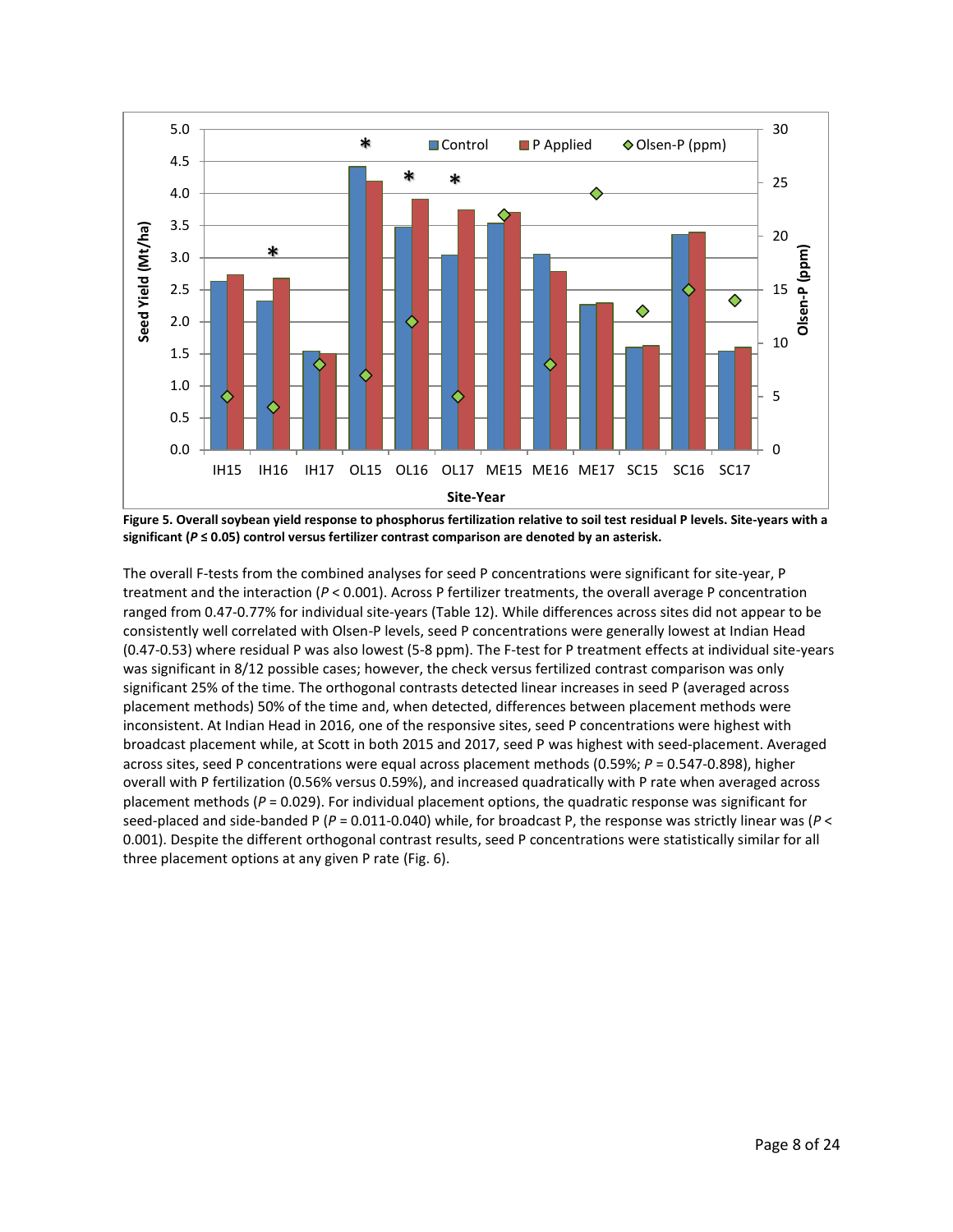

**Figure 6. Phosphorus placement and rate effects on soybean seed P concentrations averaged across 12 site-years in Saskatchewan.**

Estimated  $P_2O_5$  exports (i.e. the P removed in the harvested grain) are a function of both seed yield and seed P concentrations and such, responded to the P treatments in a manner that was related but not identical to either of the two previously discussed variables. Phosphate exports in the seed were affected by site, P treatment, and their interaction ( $P < 0.001$ ) with a range of 16-55 kg P<sub>2</sub>O<sub>5</sub>/ha amongst individual site-years and significant F-tests in 7/12 possible cases (Table 13). Much of the siteto-site variation was attributed to differences in seed yields as opposed to variation in seed P concentrations. Although the control versus fertilized comparison was only significant 25% of the time, the overall linear and/or quadratic responses were significant 50% of the time. Differences amongst P placement methods (averaged across rates) were only significant at Outlook in 2017, where P exports were lowest with seed-placed P (similar for side-banded and broadcast P) and Melfort in 2017, where  $P_2O_5$  exports were highest with side-banded P (similar for seed-placed and broadcast P). When responses were averaged across fertilizer rates and all twelve site-years, total P exports were higher with fertilizer than in the control (39 versus 36 kg P<sub>2</sub>O<sub>5</sub>/ha) and slightly but significantly ( $P = 0.006$ -0.034) higher with side-banded and broadcast P (39.1-39.6 kg  $P_2O_5/ha$ ) than with seed-placement (38 kg P2O5/ha). For both seed-placed and broadcast P, the responses were linear (*P* < 0.001-0.005) but not quadratic (*P* = 0.104-0.188); however, the increase was much stronger with broadcast P as a result of the reduced yields at the highest rate of seed-placed P. For side-banded P, the response was quadratic  $(P = 0.046)$  with a strong increase going from 0-40 kg  $P_2O_5/h$  but no further effect when the fertilizer rate was increased to 80 kg  $P_2O_5/ha$  (Fig. 7).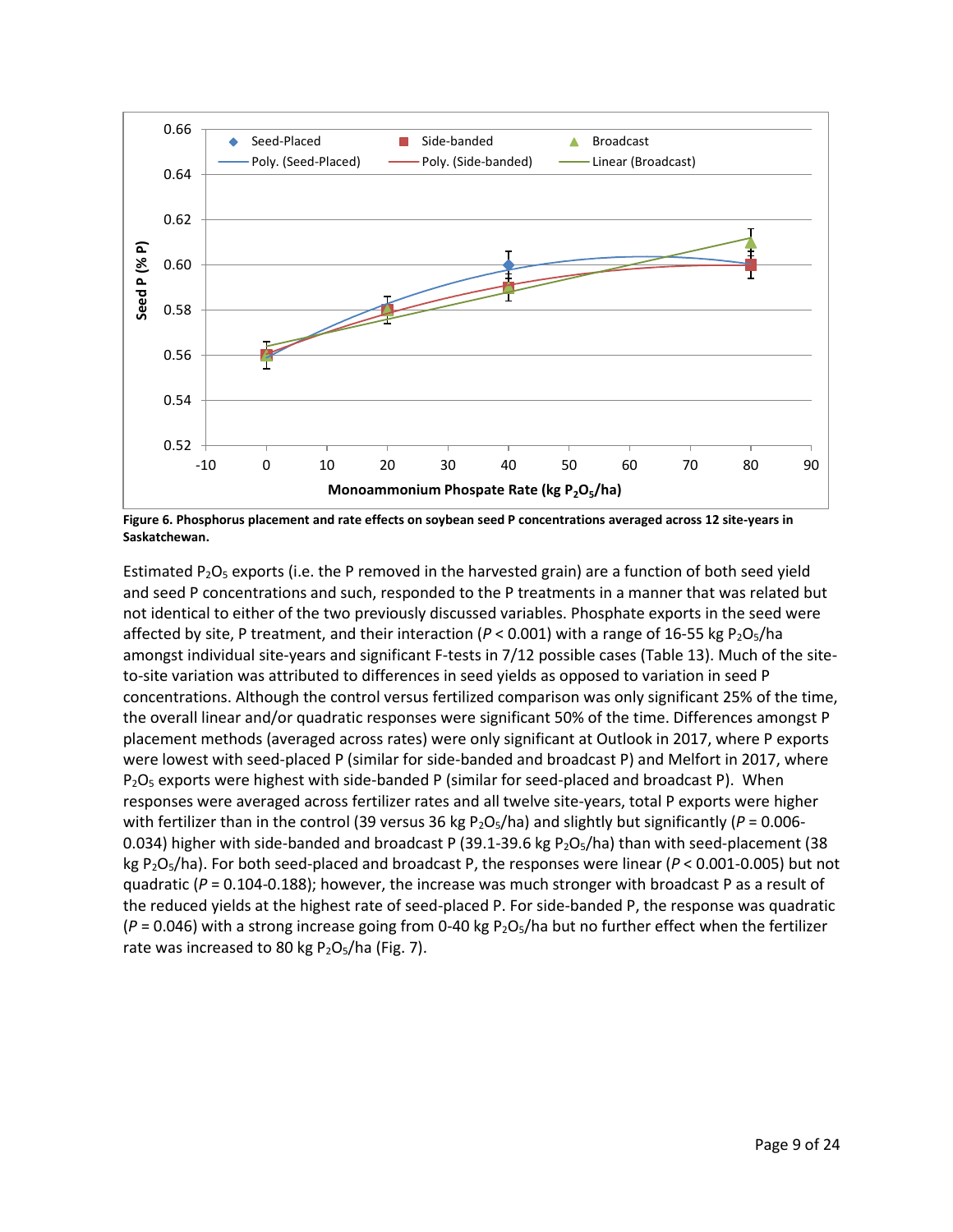

**Figure 7. Phosphorus placement and rate effects on soybean P2O5 exports in harvested soybean seed averaged across 12 site-years in Saskatchewan.**

## **9. Economic and Practical Implications For growers**

This research has provided Saskatchewan producers practical information on best management practices for P fertilization in soybeans. Since the crop was not consistently responsive to P fertilization across site-years it is difficult to specifically assess the full economic value to the work completed; however, some broad assumptions can be made. Furthermore, this information and the key lessons derived from the project can be utilized to help growers manage long-term P fertility goals while reducing risks and optimizing yields in soybean production.

- 1) Phosphorus exports in soybeans vary widely (with yield) with 16-58 kg P<sub>2</sub>O<sub>5</sub>/ha removed (in the harvested seed) amongst individual sites and an overall mean value of 39 kg P<sub>2</sub>O<sub>5</sub>/ha. To a large extent, long-term P fertility goals dictate what rate is appropriate on a site-specific basis; therefore, it is important to take into account the yield potential of crop. On a per bushel basis, P removal in the current study ranged from 0.7-1.2 kg P<sub>2</sub>O<sub>5</sub> ha (0.6-1.1 lb/bu) and 0.9 kg (0.8 lb P<sub>2</sub>O<sub>5</sub>/bu) on average.
- 2) Negative effects of high rates of seed-placed P kg P<sub>2</sub>O<sub>5</sub>/ha were evident at 50% of the sites with the potential for harm being difficult to predict. At the highest rate (90 kg P2O/ha) final plant populations were 18% lower with seed-placement as opposed to side-band or broadcast placement when averaged across all sites. Seedplaced rates of up to 40 kg P2O5/ha were safe across a wide range of conditions.
- 3) Positive yield responses to P fertilization were infrequent and modest but detected 25% of the time. Positive responses only occurred when soil test P values were below 15 ppm and there were no other major yield limiting factors. In the cases where positive responses occurred, they were similar across placement methods with the exception of one site where the strongest response was to broadcast P. The response to broadcast P was better than expected, suggesting that soybeans can access P close to the soil surface; however, this is still not a recommended practice due to higher potential for movement in runoff and, over time, conversion into less soluble P forms.
- 4) While the results varied amongst sites, when averaged all 12 site-years, seed yields were 6% higher when at least 40 kg P<sub>2</sub>O<sub>5</sub>/ha was applied; however, with 90 kg P<sub>2</sub>O<sub>5</sub>/ha placed in the seed row yields were reduced and did not significantly differ from the control. For the three responsive sites specifically, the benefit was 11-22% or 415-876 kg/ha (6-13 bu/ac).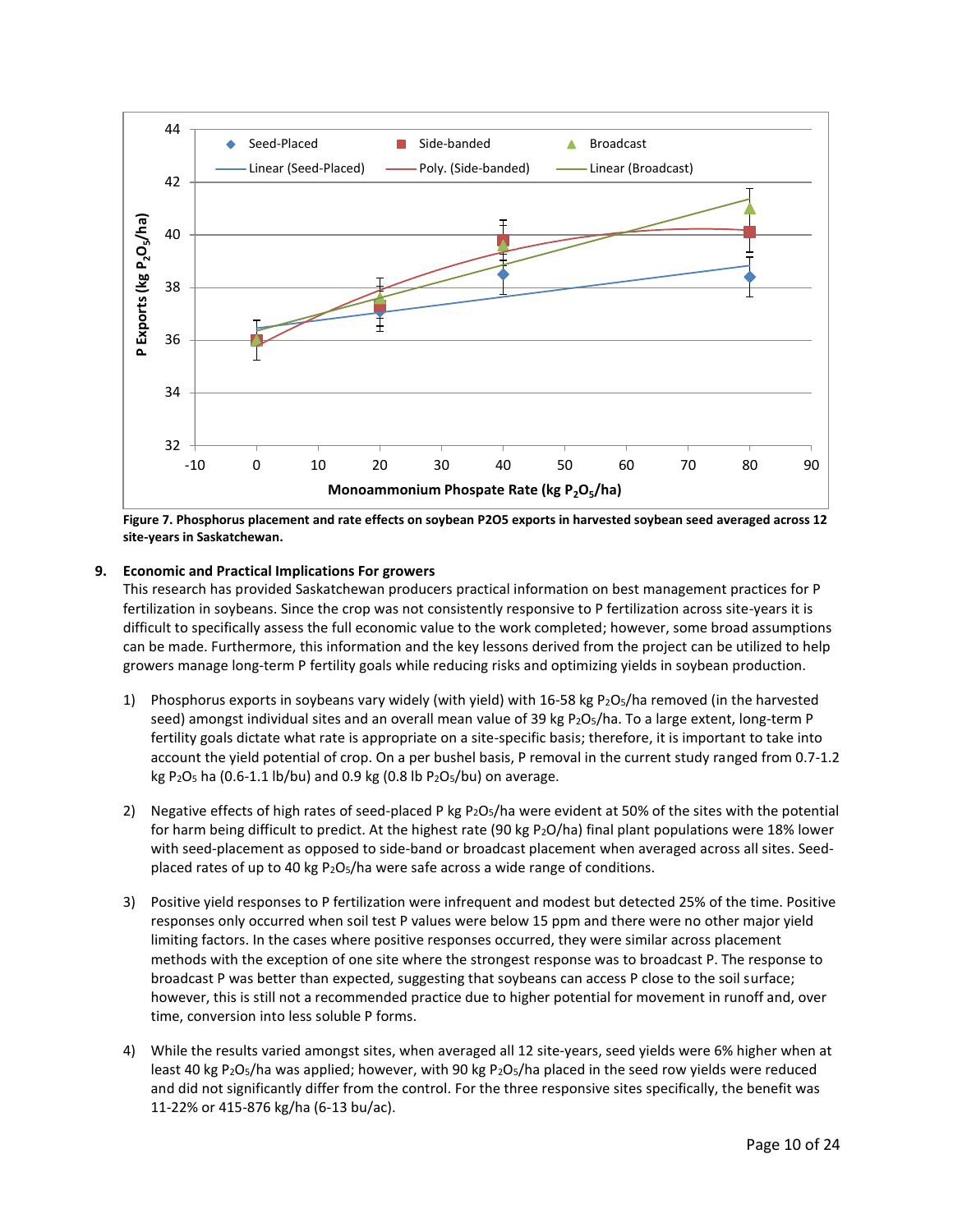5) Averaged across all site-years, yields were 167 kg/ha (approximately 2.5 bu/ac) higher with optimal P management and, in 2016, a new provincial record of approximately 850,000 acres of soybeans were seeded in Saskatchewan. Yield benefits associated with sound P management could be realized either through positive responses to fertilization or by mitigating potential yield loss due to unsafe (or inadequate) rates of seed-applied P. If we assume a seeded area of 500,000 ac, an average yield benefit of 2.5 bu and grain price of \$10/bu, the potential economic impact of this research could be estimated at \$12.5 million annually specifically for soybeans. At 1 million seeded acres, if production were to reach that level, the value would double to \$25 million dollars annually. Further gains, which we did not attempt to quantify in this project, could be achieved through the effects of sound long-term P management on subsequent crops. For example, it has traditionally been recommended that growers do not seed-place more than 11 kg  $P_2O_5/h$ a to prevent potential injury. While there is undoubtedly still some risk to doing so, the results of this project along with those from the Manitoba study suggest that substantially higher rates are likely safe under most circumstances. This information may allow growers who are limited in their placement options to adopt higher application rates than they have previously done. Consequently, this could lead to reduced P deficits over the course of their crop rotations and improve the long-term fertility and productivity of their land for all crops.

#### **10. Conclusions & Recommendations**

Several key conclusions and recommendations can be drawn from this work.

- 1) Phosphorus rates: Appropriate rates depend on both the potential soybean yields that can be reasonably expected and the long-term fertility goals for the field in question. For example, if the objective is to maintain soil P over the long-term, rates should be approximately equal to crop removal. Removal ranged from 16-55 kg P<sub>2</sub>O<sub>5</sub>/ha (14-49 lb/ac) with an overall average of 39 kg P<sub>2</sub>O<sub>5</sub>/ha (35 lb/ac).
- 2) Safe rates of seed-applied phosphorus: While it was often minor, evidence of stand reduction with seedplaced P were detected approximately 50% of the time; however, the damage was generally only detected or large enough to be of concern at the highest rate. Reponses to seed-placed P were never better than sidebanded or broadcast P for any of the variables and, when averaged across all sites, yields were reduced at the highest rate of seed-placed P. These results suggest the current recommendation of no more than 10-20 kg  $P_2O_5/h$ a may be more conservative than necessary but side-banding is a preferable method for applying P, especially at high rates. While soybeans responded well to broadcast P, this is still not considered an ideal option from either a fertilizer efficiency or environmental perspective.
- 3) Yield Response to applied phosphorus fertilizer: The results suggest that significant yield responses to P fertilization are rare on a field-to-field basis but can occur with the greatest potential for response when yield potential is high and soil residual P is low. On average, slightly higher (~6%) yields may be expected with adequate P fertilization and using adequate rates is important to maintain soil fertility over the long term.

#### **11. Future research**

Considered along with the results from the extensive, similar study in Manitoba, this research has answered many questions regarding the safety of seed-placed monoammonium phosphate, overall potential (and likelihood) of yield responses to P application, and expected P exports that might be expected with soybeans in Saskatchewan and western Canada in general. Future research might consider the effects of overall residual P levels (i.e. previous fertilization practices) along with factors that may affect mycorrhizal populations such as crop rotation, tillage, and inoculant products on P uptake and yield of soybeans.

#### **12. Technology transfer activities**

In 2015, the research was introduced and field trials shown at two major field days at Indian Head, to approximately 70 retail agronomists on Jul-10 (Federated Coop Limited Tour) and 200 producers and agronomists on Jul-21 (Indian Head Crop Management Field Day). The first tour was hosted by Chris Holzapfel while, at the latter, John Heard (MAFRI) helped lead a discussion on soybean inoculation, starter N and options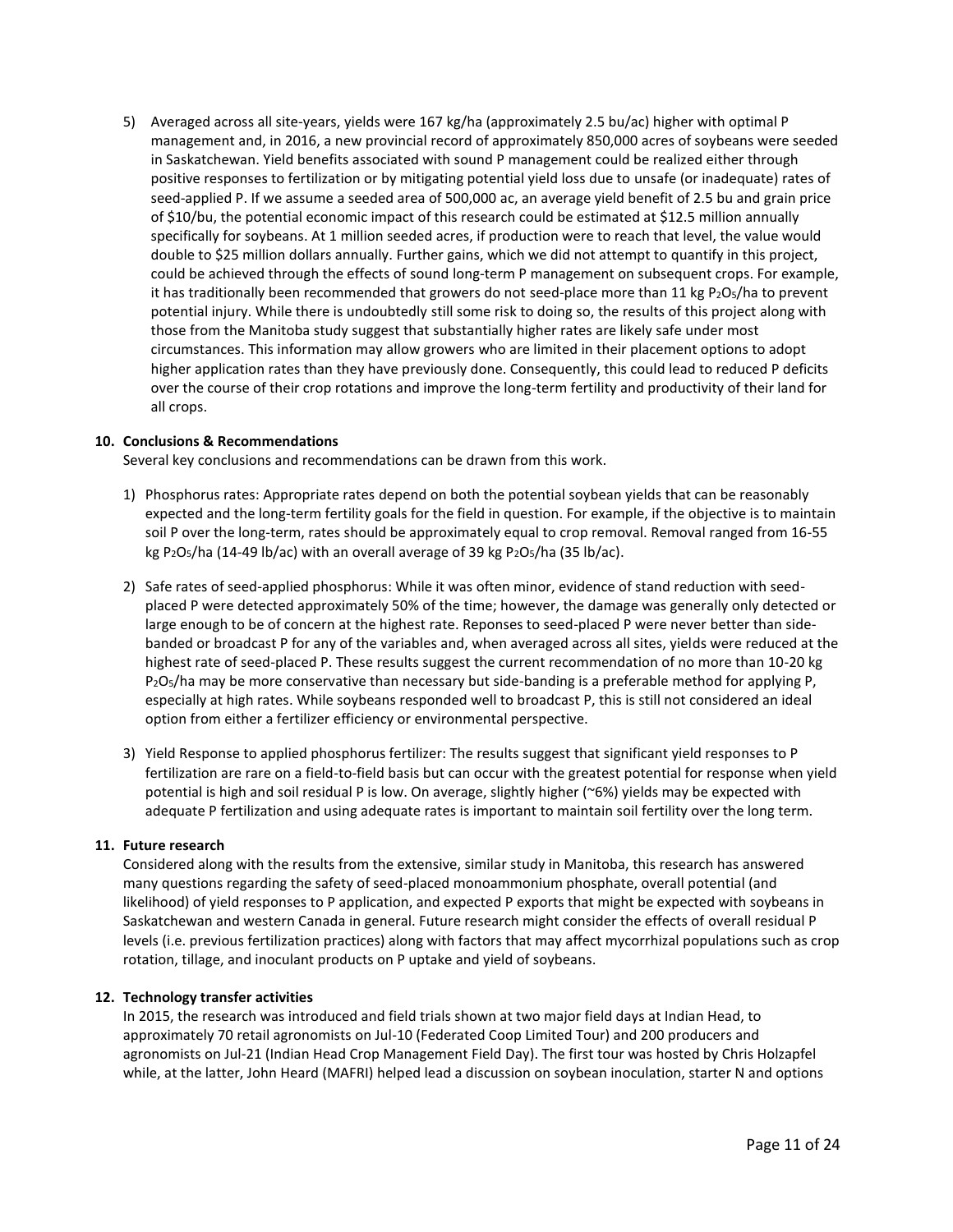for rescuing crops in cases where nodulation is inadequate. The trial was also highlighted at a Faba bean and Soybean tour at Melfort on Jul-29 (2015) which was attended by 75 people.

In 2016, the trial was again shown and discussed by Chris Holzapfel (IHARF) and Corey Loessin (SPG) at the Indian Head Crop Management Field Day (Jul-19, 212 guests) and again on tours coordinated with Arysta Lifesciences (Jul-26, 45 guests) and Richardson Pioneer (Jul-27, 33 guests). At Outlook in 2016, the trial was shown to approximately 300 guests at the ICDC Field Day and again to approximately 50 guests on a smaller tour on Aug-16. At the 2016 Scott Field Day on Jul-13, Jeff Schoenau and WARC staff showed the trials and presented on the subject to approximately 200 people. Preliminary results were also presented by Chris Holzapfel at the Corn and Soybean Summit in Estevan (Dec-9 2016), approximately 40 guests), at the IHARF Winter Seminar and AGM in Weyburn (Feb-1 2016, approximately 100 guests), and at a Crop Command Agronomy meeting (March 16, ~50 guests) in Southey. Jessica Pratchler presented preliminary results at the SIA Ag Update in Melfort (February 2, approximately 150 guests).

In 2017, the field trials at Indian Head could not be shown during IHARF/AAFC's main public field day; however, the site was visited and discussed with approximately 100 guests in total on two other tours hosted for Federated Co-Op (FCL) and Richardson-Pioneer agronomists on July 13 and July 21, respectively. At Scott, Jessica Weber highlighted the project during a Farm Writers of Saskatchewan tour hosted at the site on June 3. Chris Holzapfel also presented preliminary results to 382 attendants at the Pulse and Soybean Agronomy Workshop hosted by SPG in Saskatoon on November7-8.

In addition to the field tours and oral presentations, interim reports for the project have been available for download from the IHARF website [\(www.iharf.ca\)](http://www.iharf.ca/) and this final report will also be made publicly available in the near future.

#### **13. Funding contributions**

Financial support specific to this project was provided by the Saskatchewan Pulse Growers and the organizations who completed the work also receive unrestricted funding from the Saskatchewan Ministry of Agriculture Agri-ARM applied research program. All of the participating organizations also have strong working relationships with Agriculture and Agri-Food Canada which must be acknowledged. Seed and inoculant for the project was provided in-kind by Monsanto Canada for all three years of the project. None of the work would have been possible without the land, equipment and staff of the Indian Head Agricultural Research Foundation (IHARF), Irrigation Crop Diversification Corporation (ICDC), Northeast Agriculture Research Foundation (NARF), and Western Applied Research Corporation (WARC).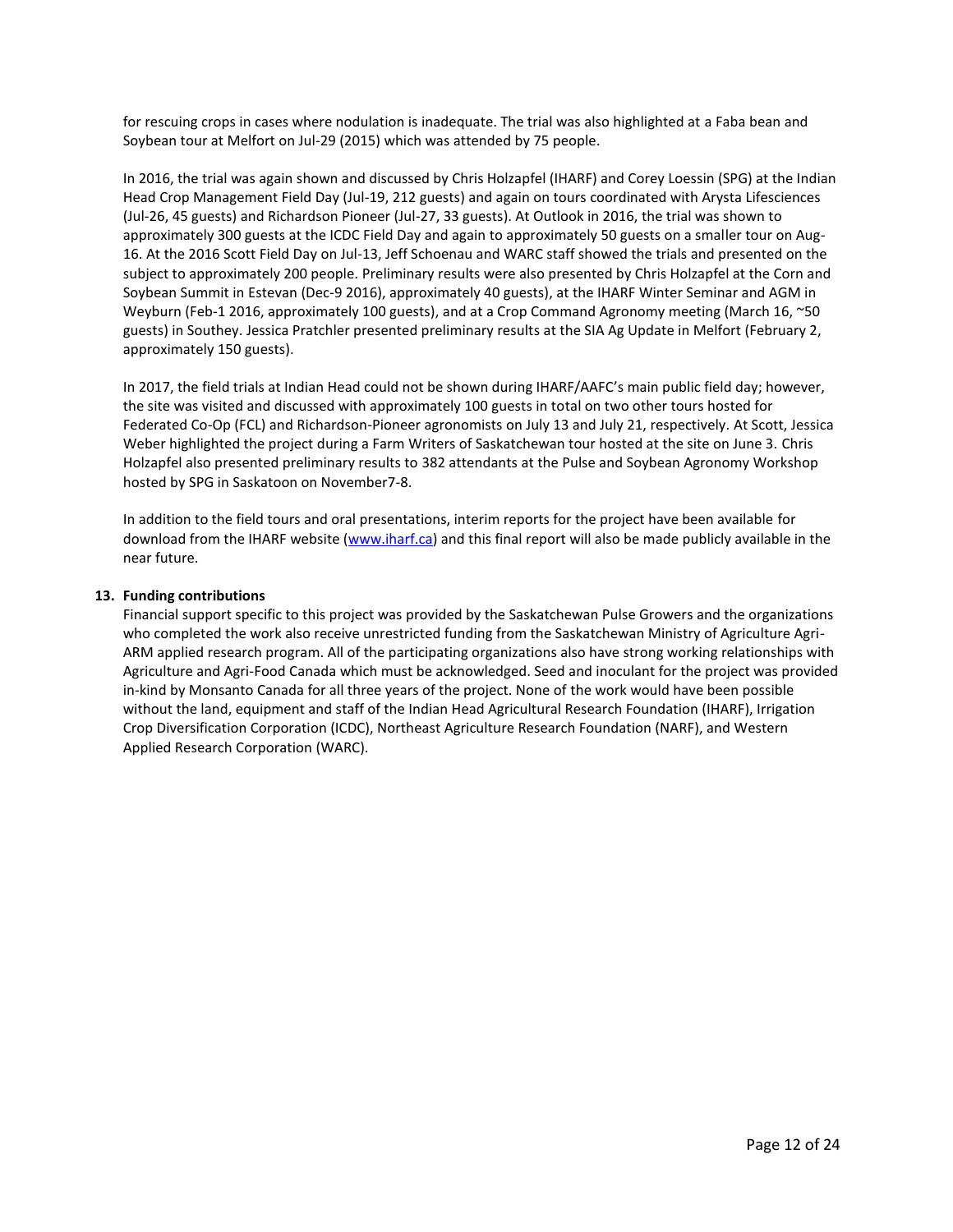# **14. Appendices**

| Table 1. Pertinent site and agronomic information for soybean phosphorus fertility study in 2015. |                                              |                                 |                               |                                  |  |  |  |  |  |  |
|---------------------------------------------------------------------------------------------------|----------------------------------------------|---------------------------------|-------------------------------|----------------------------------|--|--|--|--|--|--|
| <b>Agronomic Factor</b>                                                                           | <b>Indian Head</b>                           | <b>Outlook</b>                  | <b>Melfort</b>                | <b>Scott</b>                     |  |  |  |  |  |  |
| / Data Collection                                                                                 | 2015                                         | 2015                            | 2015                          | 2015                             |  |  |  |  |  |  |
| Previous crop                                                                                     | Spring Wheat                                 | Spring Wheat                    | Oat                           | Spring Wheat                     |  |  |  |  |  |  |
| Tillage System                                                                                    | no-till                                      | cultivator/harrow               | rototilled                    | no-till                          |  |  |  |  |  |  |
| Row spacing                                                                                       | 30 cm                                        | 25 cm                           | 19 cm                         | 25 cm                            |  |  |  |  |  |  |
| Opener width                                                                                      | 1.9 <sub>cm</sub>                            | disc                            | disc                          | 2.5 cm                           |  |  |  |  |  |  |
| Seeding date                                                                                      | May 21                                       | $May-26$                        | $May-21$                      | $May-20$                         |  |  |  |  |  |  |
| Seeding rate                                                                                      | 55 seeds/ $m2$                               | 53 seeds/ $m2$                  | 55 seeds/ $m2$                | 55 seeds/ $m2$                   |  |  |  |  |  |  |
| Emergence counts                                                                                  | Jun-25                                       | Jun-19                          | Jun-18                        | Jun-17                           |  |  |  |  |  |  |
| In-crop herbicide 1                                                                               | 890 g glyphosate/ha +<br>50 g imazethapyr/ha | 1334 g glyphosate/ha<br>June-22 | 1334 g glyphosate/ha<br>Jul-2 | 1780 g glyphosate/ha<br>$Jun-12$ |  |  |  |  |  |  |
|                                                                                                   | Jun-8                                        |                                 |                               |                                  |  |  |  |  |  |  |
| In-crop herbicide 2                                                                               | 890 g glyphosate/ha                          | 1334 g glyphosate/ha            | 1334 g glyphosate/ha          |                                  |  |  |  |  |  |  |
|                                                                                                   | Jul-4                                        | $Jul-15$                        | Jul-16                        |                                  |  |  |  |  |  |  |
| <b>Biomass harvest</b>                                                                            | Aug-26                                       | Aug-27                          | date not available            | Jul-28                           |  |  |  |  |  |  |
| Seed harvest                                                                                      | $Oct-10$                                     | Oct 13                          | $Oct-16$                      | $Oct-1$                          |  |  |  |  |  |  |

| <b>Agronomic Factor</b> | <b>Indian Head</b>                                       | <b>Outlook</b>                 | <b>Melfort</b>                  | <b>Scott</b>                                             |
|-------------------------|----------------------------------------------------------|--------------------------------|---------------------------------|----------------------------------------------------------|
| <b>Data Collection</b>  | 2016                                                     | 2016                           | 2016                            | 2016                                                     |
| Previous crop           | Spring Wheat                                             | Spring Wheat                   | Spring Wheat                    | Spring Wheat                                             |
| <b>Tillage System</b>   | no-till                                                  | cultivator/harrow              | no-till                         | no-till                                                  |
| Row spacing             | 25 cm                                                    | 25 cm                          | 30 cm                           | 25 cm                                                    |
| Opener width            | $1.9 \text{ cm}$                                         | disc                           | $2.5 \text{ cm}$                | $2.5 \text{ cm}$                                         |
| Seeding date            | May 22                                                   | May 19                         | May 18                          | May 16                                                   |
| Seeding rate            | 63 seeds/ $m2$                                           | 53 seeds/ $m2$                 | 56 seeds/ $m2$                  | 55 seeds/ $m2$                                           |
| Emergence counts        | Jun-20                                                   | June 22                        | $Jun-14$                        | Jun-14                                                   |
| In-crop herbicide 1     | 890 g glyphosate/ha +<br>50 g imazethapyr/ha<br>$Jun-17$ | 890 g glyphosate/ha<br>June 22 | 890 g glyphosate/ha<br>$Jun-15$ | 1134 g glyphosate/ha<br>+50 g imazethapyr/ha<br>$Jun-17$ |
| In-crop herbicide 2     | 890 g glyphosate/ha<br>$Jul-5$                           | n/a                            | 890 g glyphosate/ha<br>Jul-5    | n/a                                                      |
| <b>Biomass harvest</b>  | Aug-19                                                   | Aug 27                         | Aug-16                          | Sep-6                                                    |
| Seed harvest            | $Oct-1$                                                  | Oct 21                         | Nov-8                           | $Oct-3$                                                  |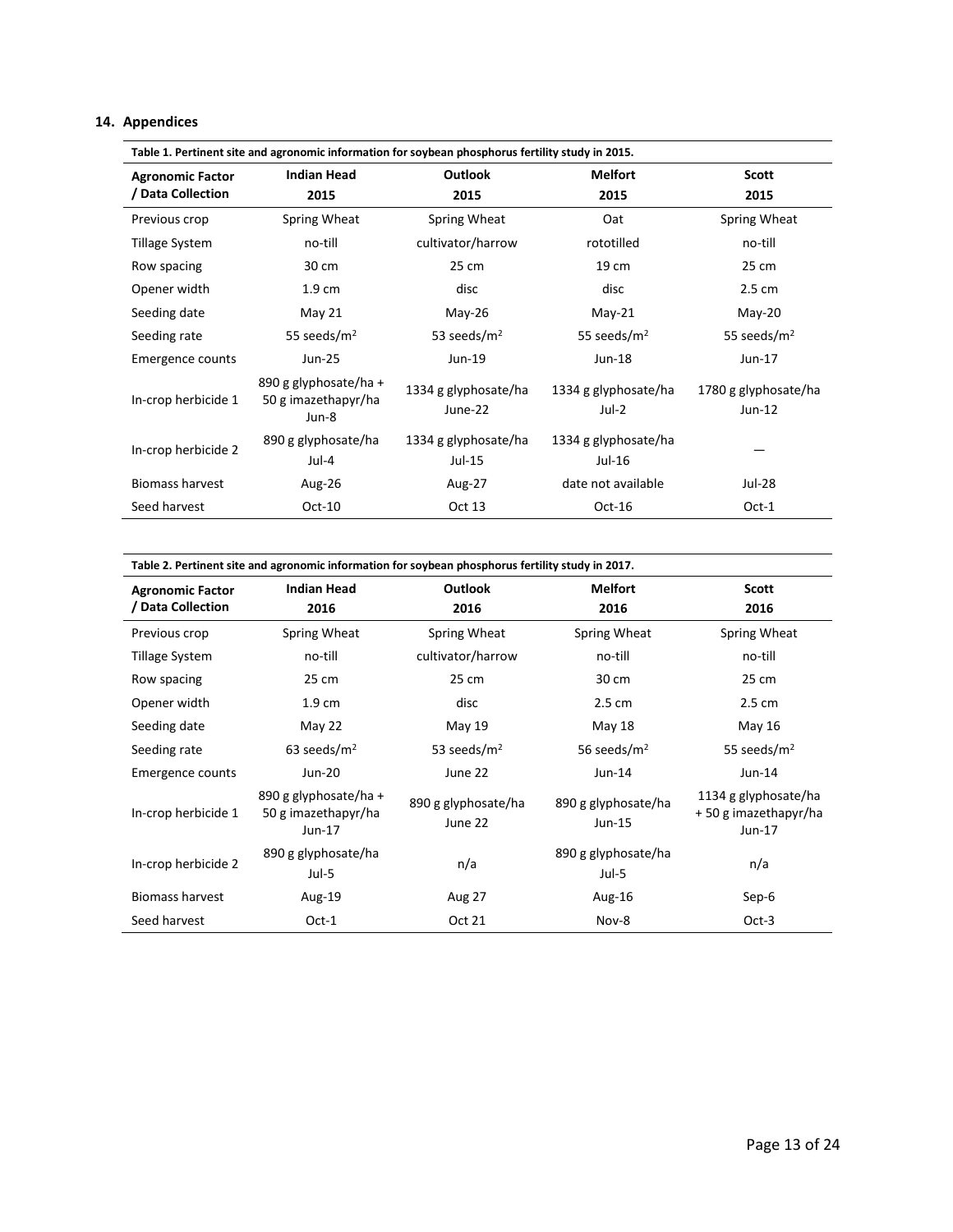| Table 3. Pertinent site and agronomic information for soybean phosphorus fertility study in 2016. |                                                        |                                |                               |                                 |  |  |  |  |  |  |  |
|---------------------------------------------------------------------------------------------------|--------------------------------------------------------|--------------------------------|-------------------------------|---------------------------------|--|--|--|--|--|--|--|
| <b>Agronomic Factor</b>                                                                           | <b>Indian Head</b>                                     | <b>Outlook</b>                 | <b>Melfort</b>                | <b>Scott</b>                    |  |  |  |  |  |  |  |
| / Data Collection                                                                                 | 2017                                                   | 2017                           | 2017                          | 2017                            |  |  |  |  |  |  |  |
| Previous crop                                                                                     | <b>Barley</b>                                          | Spring Wheat                   | Spring Wheat                  | Spring Wheat                    |  |  |  |  |  |  |  |
| Tillage System                                                                                    | no-till                                                | cultivator/harrow              | no-till                       | no-till                         |  |  |  |  |  |  |  |
| Row spacing                                                                                       | 30 cm                                                  | 25 cm                          | 30 cm                         | 25 cm                           |  |  |  |  |  |  |  |
| Opener width                                                                                      | 1.9 <sub>cm</sub>                                      | disc                           | 2.5 cm                        | 2.5 cm                          |  |  |  |  |  |  |  |
| Seeding date                                                                                      | May 16                                                 | May 24                         | May 29                        | May 24                          |  |  |  |  |  |  |  |
| Seeding rate                                                                                      | 56 seeds/m <sup>2</sup>                                | 56 seeds/ $m2$                 | 55 seeds/ $m2$                | 55 seeds/ $m2$                  |  |  |  |  |  |  |  |
| Emergence counts                                                                                  | Jun-19                                                 | June 28                        | Jun-26                        | $Jun-21$                        |  |  |  |  |  |  |  |
| In-crop herbicide 1                                                                               | 890 g glyphosate/ha +<br>50 g imazethapyr/ha<br>Jun-16 | 890 g glyphosate/ha<br>June 27 | 890 g glyphosate/ha<br>Jun-20 | 890 g glyphosate/ha<br>$Jun-23$ |  |  |  |  |  |  |  |
| In-crop herbicide 2                                                                               | 890 g glyphosate/ha<br>Jul-7                           | n/a                            | 890 g glyphosate/ha<br>Jul-5  | 890 g glyphosate/ha<br>Jul-18   |  |  |  |  |  |  |  |
| <b>Biomass harvest</b>                                                                            | Aug-22                                                 | Aug 10                         |                               | $Sep-12$                        |  |  |  |  |  |  |  |
| Seed harvest                                                                                      | $Sep-29$                                               | Oct 12                         | Oct-6                         | Oct-5                           |  |  |  |  |  |  |  |

**Table 4. Mean monthly temperatures and total precipitation amounts for the 2015-17 growing seasons along with the long-term averages at four Saskatchewan locations: Indian Head, Outlook, Melfort, Scott.** 

| Year           | May  | Jun  | Jul  | Aug  | Avg                                                    | May                                                 | Jun | Jul | Aug            | Sum |
|----------------|------|------|------|------|--------------------------------------------------------|-----------------------------------------------------|-----|-----|----------------|-----|
|                |      |      |      |      | --------------- Mean Temperature (°C) ---------------- | ------------------ Precipitation (mm) ------------- |     |     |                |     |
| Indian Head-15 | 10.3 | 16.2 | 18.1 | 17.0 | 15.4                                                   | 16                                                  | 38  | 95  | 59             | 208 |
| Indian Head-16 | 14.0 | 17.5 | 18.5 | 17.2 | 16.8                                                   | 73                                                  | 63  | 113 | 30             | 279 |
| Indian Head-17 | 11.6 | 15.5 | 18.4 | 16.7 | 15.6                                                   | 10                                                  | 66  | 15  | 25             | 117 |
| Indian Head-LT | 10.8 | 15.8 | 18.2 | 17.4 | 15.6                                                   | 52                                                  | 77  | 64  | 51             | 244 |
|                |      |      |      |      |                                                        |                                                     |     |     |                |     |
| Outlook-15     | 10.4 | 17.3 | 19.2 | 17.4 | 16.1                                                   | 9                                                   | 39  | 135 | 58             | 241 |
| Outlook-16     | 13.5 | 17.5 | 18.6 | 16.9 | 16.6                                                   | 56                                                  | 46  | 195 | 70             | 367 |
| Outlook-17     | 12.2 | 16.2 | 19.8 | 17.9 | 16.5                                                   | 33                                                  | 28  | 68  | $\overline{7}$ | 136 |
| Outlook-LT     | 11.5 | 16.1 | 18.9 | 18.0 | 16.1                                                   | 39                                                  | 64  | 56  | 43             | 202 |
|                |      |      |      |      |                                                        |                                                     |     |     |                |     |
| Melfort-15     | 9.9  | 16.4 | 17.9 | 17.0 | 15.3                                                   | 7                                                   | 55  | 150 | 57             | 269 |
| Melfort-16     | 13.6 | 17.1 | 18.1 | 16.3 | 16.3                                                   | 17                                                  | 53  | 129 | 81             | 280 |
| Melfort-17     | 10.8 | 15.2 | 18.7 | 17.2 | 15.5                                                   | 46                                                  | 44  | 33  | 3              | 127 |
| Melfort-LT     | 10.7 | 15.9 | 17.5 | 16.8 | 15.2                                                   | 40                                                  | 54  | 77  | 52             | 223 |
|                |      |      |      |      |                                                        |                                                     |     |     |                |     |
| Scott-15       | 9.4  | 16.0 | 18.1 | 16.8 | 15.1                                                   | 4                                                   | 19  | 46  | 75             | 144 |
| Scott-16       | 12.4 | 15.8 | 17.8 | 16.1 | 15.5                                                   | 65                                                  | 21  | 88  | 98             | 272 |
| Scott-17       | 11.5 | 15.1 | 18.3 | 16.6 | 15.4                                                   | 69                                                  | 34  | 22  | 53             | 179 |
| Scott-LT       | 10.8 | 15.3 | 17.1 | 16.5 | 14.9                                                   | 35                                                  | 62  | 72  | 46             | 215 |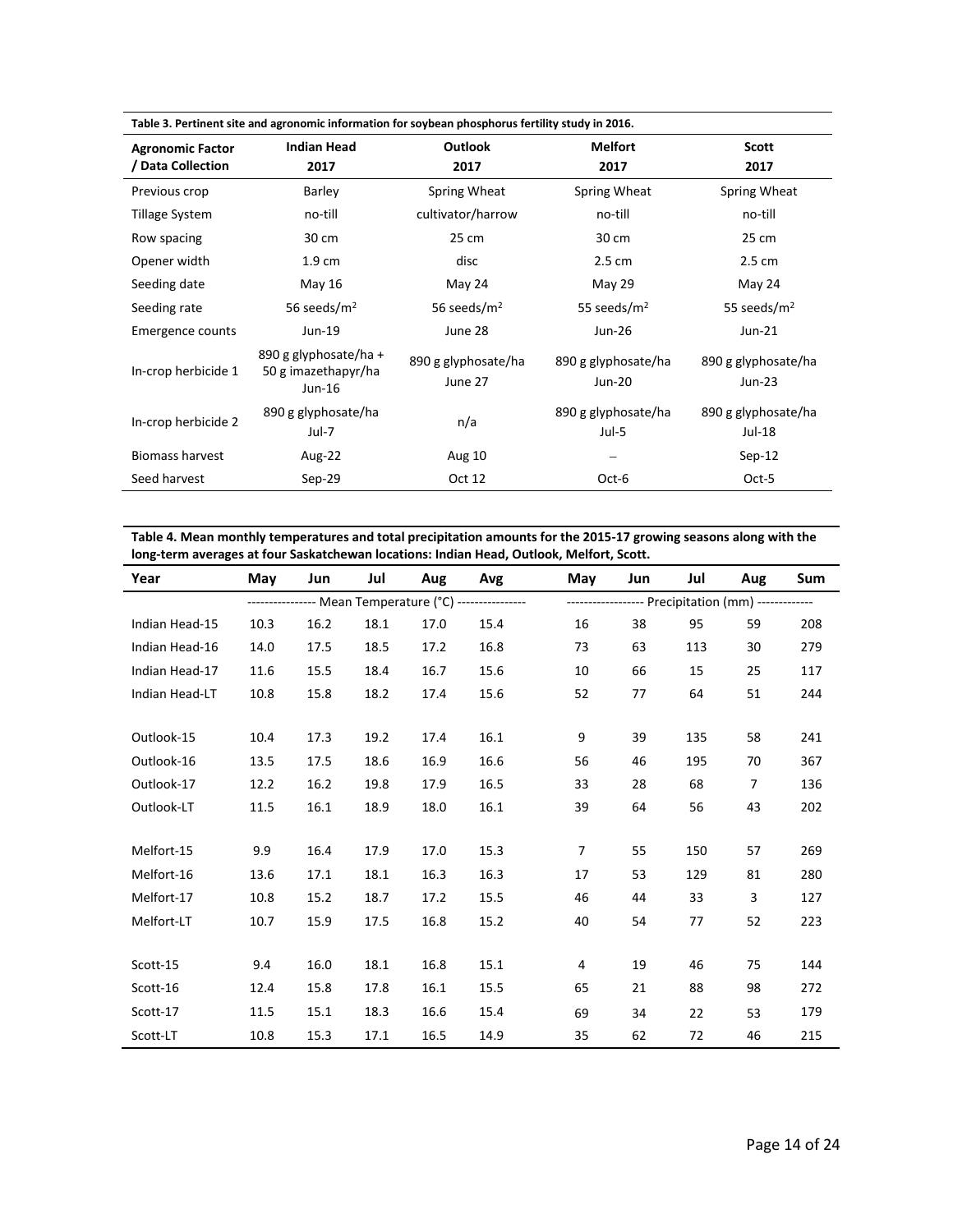| rate/placement study. |      |                           |                           |                                |                                  |                          |                            |
|-----------------------|------|---------------------------|---------------------------|--------------------------------|----------------------------------|--------------------------|----------------------------|
| Location              | Year | pH<br>$(0-15 \text{ cm})$ | OM<br>$(0-15 \text{ cm})$ | Olsen-P<br>$(0-15 \text{ cm})$ | $NO3-N$<br>$(0-60 \text{ cm})^2$ | К<br>$(0-15 \text{ cm})$ | S<br>$(0-60 \text{ cm})^2$ |
|                       |      |                           | ------- % -------         | ----- ppm -----                | ---- kg/ha ----                  | ----- ppm -----          | ---- kg/ha ----            |
|                       | 2015 | 7.7                       | 5.6                       | 5                              | 15                               | 676                      | 18                         |
| Indian<br>Head        | 2016 | 8.0                       | 4.8                       | 4                              | 21                               | 545                      | 70                         |
|                       | 2017 | 7.3                       | 6.0                       | 8                              | 24                               | 635                      | 114                        |
|                       |      |                           |                           |                                |                                  |                          |                            |
|                       | 2015 | 8                         |                           | 7                              | 53                               | 290                      | 179                        |
| Outlook               | 2016 | 7.6                       | 2.4                       | 12                             | 35                               | 231                      | 47                         |
|                       | 2017 | 7.3                       | 1.9                       | 5                              | 44                               | 165                      | 98                         |
|                       |      |                           |                           |                                |                                  |                          |                            |
|                       | 2015 | 6.3                       | 11.3                      | 22                             | 84                               | 618                      | 87                         |
| Melfort               | 2016 | 5.9                       | 11.5                      | 8                              | 101                              | 486                      | 36                         |
|                       | 2017 | 6.2                       | 11.7                      | 24                             | 39                               | 798                      | 74                         |
|                       |      |                           |                           |                                |                                  |                          |                            |
|                       | 2015 | 5.1                       | 4.3                       | 13                             | 53                               | 310                      | 92                         |
| Scott                 | 2016 | 5.4                       | 4.2                       | 15                             | 34                               | 320                      | 44                         |
|                       | 2017 | 7.0                       | 4.1                       | 14                             | 30                               | 256                      | 69                         |

**Table 5. Soil test information for 12 site years (four locations over three years) in SPG soybean phosphorus rate/placement study.** 

<sup>z</sup> Soil only sampled to 30 cm at Melfort

**Table 6. Overall tests of fixed effects site (location x year), treatment (monoammonium phosphate rate/placement) and their interaction from a mixed model analyses of soybean phosphorus trials conducted at four Saskatchewan locations (Indian Head, Outlook, Melfort and Scott) over a three-year period (2015-17).** 

|                                                |         | <b>Fixed Effect</b> |                   |
|------------------------------------------------|---------|---------------------|-------------------|
| P <sub>2</sub> O <sub>5</sub> Rate / Placement | Site    | Trt                 | Site $\times$ Trt |
|                                                |         |                     |                   |
| Emergence (plants/ $m2$ )                      | < 0.001 | < 0.001             | 0.001             |
| Above-ground Biomass (kg/ha)                   | < 0.001 | 0.006               | 0.011             |
| Whole Plant Tissue P (% P)                     | < 0.001 | < 0.001             | < 0.001           |
| In-season P uptake (kg $P_2O_5/ha$ )           | < 0.001 | < 0.001             | < 0.001           |
| Seed Yield (kg/ha)                             | < 0.001 | 0.005               | < 0.001           |
| Seed $P$ (% P)                                 | < 0.001 | < 0.001             | < 0.001           |
| Seed P Exports (kg $P_2O_5/ha$ )               | < 0.001 | < 0.001             | < 0.001           |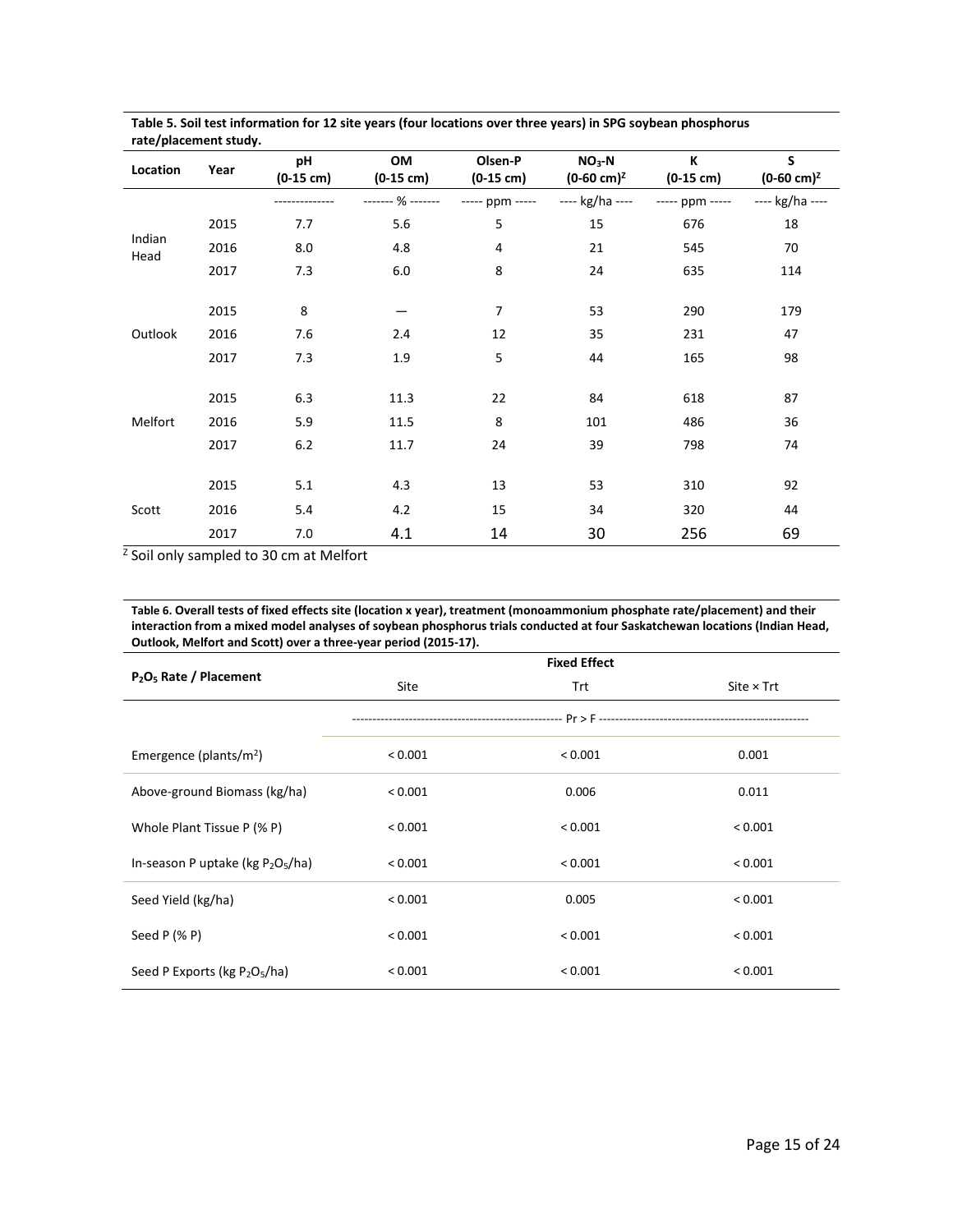| $P_2O_5$ Rate / |          | <b>Indian Head</b> |          |        | <b>Outlook</b> |          |                                                | <b>Melfort</b>    |         |         | Scott   |        | Average                  |
|-----------------|----------|--------------------|----------|--------|----------------|----------|------------------------------------------------|-------------------|---------|---------|---------|--------|--------------------------|
| Placement       | 2015     | 2016               | 2017     | 2015   | 2016           | 2017     | 2015                                           | 2016              | 2017    | 2015    | 2016    | 2017   | $\overline{\phantom{m}}$ |
|                 |          |                    |          |        |                |          | --- Emergence (plants/m <sup>2</sup> ) ------- |                   |         |         |         |        |                          |
| 0 P             | 48.8 a   | 49.3 a             | 41.4 ab  | 56.5a  | 46.8a          | 44.7 cd  | 49.9 a                                         | 48.2 a            | 37.3a   | 39.6a   | 44.8 a  | 51.7a  | 46.6a                    |
| $22P - Sp$      | 46.8a    | 54.6 a             | 35.3 abc | 60.3a  | 44.9 a         | 46.1 bcd | 44.3 a                                         | 45.5a             | 40.6a   | 44.1a   | 42.3a   | 57.1a  | 46.8 a                   |
| $45P-Sp$        | 48.6 a   | 51.1a              | 31.6 bc  | 82.3 a | 49.0 a         | 51.0 ab  | 42.2 a                                         | 32.0 b            | 35.7 a  | 36.4a   | 45.0a   | 43.8 a | 45.7 a                   |
| $90P - Sp$      | 43.9a    | 42.5a              | 27.7c    | 42.3a  | 49.0 a         | 49.4 abc | 23.6 <sub>b</sub>                              | 33.8 <sub>b</sub> | 38.6 a  | 23.4a   | 34.5 a  | 50.2a  | 38.2 b                   |
| $22P-Sb$        | 49.0 a   | 53.3a              | 41.8 ab  | 71.3a  | 48.9 a         | 49.6 abc | 36.9 ab                                        | 47.4 a            | 38.6 a  | 41.4a   | 42.8a   | 49.5 a | 47.5a                    |
| $45P-Sb$        | 44.7 a   | 49.4 a             | 44.1a    | 64.8 a | 36.2 b         | 43.2 d   | 36.2 ab                                        | 47.2 a            | 44.3 a  | 35.9 a  | 43.5a   | 50.9a  | 45.0a                    |
| $90P - Sb$      | 50.3a    | 47.2a              | 28.7 c   | 75.0 a | 50.9a          | 46.6 bcd | 38.3a                                          | 47.2 a            | 36.5 a  | 43.1a   | 42.5a   | 53.9 a | 46.7 a                   |
| $22P - BC$      | 50.3a    | 53.3a              | 39.0 abc | 61.3a  | 45.7 a         | 45.7 bcd | 50.3a                                          | 47.0a             | 44.3 a  | 46.8a   | 41.5a   | 56.3a  | 48.4 a                   |
| $45P - BC$      | 44.9 a   | 48.0 a             | 28.9 c   | 66.3 a | 47.2 a         | 53.0a    | 46.1a                                          | 45.1a             | 39.4 a  | 41.1a   | 44.5 a  | 50.2a  | 46.2 a                   |
| $90P - BC$      | 51.1a    | 51.7a              | 31.6 bc  | 68.0 a | 49.4 a         | 50.7 ab  | 39.4a                                          | 46.6a             | 33.2a   | 45.8a   | 47.5a   | 48.0 a | 46.9 a                   |
| S.E.M.          | 2.84     | 3.28               | 4.26     | 12.49  | 2.55           | 2.37     | 5.44                                           | 3.88              | 5.26    | 7.05    | 3.23    | 3.32   | 1.56                     |
| Pr > F          | 0.404    | 0.174              | 0.016    | 0.642  | < 0.001        | 0.007    | 0.021                                          | 0.006             | 0.886   | 0.478   | 0.218   | 0.099  | < 0.001                  |
| All             | 47.8 b-c | 50.0 <sub>b</sub>  | 35.0 f   | 64.8 a | 46.8 b-d       | 48.0 bc  | 40.7 e                                         | 44.0 cde          | 38.8 ef | 39.7 ef | 42.9 de | 51.2 b | 45.8                     |
| (S.E.M.)        | (1.53)   | (1.62)             | (1.83)   | (4.14) | (1.48)         | (1.45)   | (2.12)                                         | (1.74)            | (2.08)  | (2.55)  | (2.55)  | (1.63) | $\overline{\phantom{0}}$ |
|                 |          |                    |          |        |                |          |                                                |                   |         |         |         |        |                          |
| 0 P vs Rest     | 0.684    | 0.785              | 0.096    | 0.483  | 0.994          | 0.079    | 0.068                                          | 0.225             | 0.751   | 0.986   | 0.504   | 0.864  | 0.594                    |
| Sp vs Sb        | 0.445    | 0.807              | 0.044    | 0.389  | 0.199          | 0.149    | 0.919                                          | 0.001             | 0.717   | 0.333   | 0.335   | 0.674  | 0.022                    |
| Sp vs Bc        | 0.260    | 0.509              | 0.622    | 0.724  | 0.911          | 0.539    | 0.049                                          | 0.002             | 0.870   | 0.081   | 0.106   | 0.655  | 0.004                    |
| Sb vs Bc        | 0.716    | 0.677              | 0.126    | 0.611  | 0.241          | 0.040    | 0.061                                          | 0.731             | 0.843   | 0.435   | 0.512   | 0.979  | 0.531                    |
| All - lin       | 0.789    | 0.228              | 0.003    | 0.728  | 0.202          | 0.047    | 0.004                                          | 0.103             | 0.660   | 0.569   | 0.406   | 0.465  | 0.040                    |
| All - quad      | 0.383    | 0.269              | 0.936    | 0.287  | 0.062          | 0.194    | 0.822                                          | 0.340             | 0.377   | 0.821   | 0.924   | 0.685  | 0.474                    |
| $Sp - lin$      | 0.198    | 0.036              | 0.017    | 0.440  | 0.281          | 0.058    | < 0.001                                        | 0.002             | 0.996   | 0.048   | 0.016   | 0.306  | < .0001                  |
| $Sp - quad$     | 0.634    | 0.063              | 0.490    | 0.059  | 0.952          | 0.190    | 0.468                                          | 0.132             | 0.924   | 0.394   | 0.239   | 0.372  | 0.057                    |
| $Sb$ – $lin$    | 0.779    | 0.389              | 0.019    | 0.375  | 0.446          | 0.968    | 0.207                                          | 0.857             | 0.948   | 0.789   | 0.658   | 0.470  | 0.844                    |
| $Sb - quad$     | 0.213    | 0.453              | 0.086    | 0.833  | < 0.001        | 0.951    | 0.115                                          | 0.888             | 0.305   | 0.644   | 0.854   | 0.496  | 0.632                    |
| $Bc - lin$      | 0.687    | 0.811              | 0.051    | 0.501  | 0.297          | 0.011    | 0.112                                          | 0.742             | 0.355   | 0.668   | 0.328   | 0.178  | 0.865                    |
| $BC - quad$     | 0.245    | 0.869              | 0.228    | 0.798  | 0.605          | 0.103    | 0.722                                          | 0.639             | 0.304   | 0.911   | 0.434   | 0.500  | 0.874                    |

**Table 7. Treatment means, overall F-test and contrast results for phosphorus rate and placement effects on soybean emergence over 12 site-years. Means within a column**  followed by the same letter do not significantly differ (Tukey's studentized range test,  $P \le 0.05$ ).

Heterogeneous variance estimates permitted for individual site-years

 $Z^2P = kg P_2O_5$  ha<sup>-1</sup> as monoammonium phosphate (11-52-0); Sp – seed-row placement; Sb – side-band; Bc – pre-seed broadcast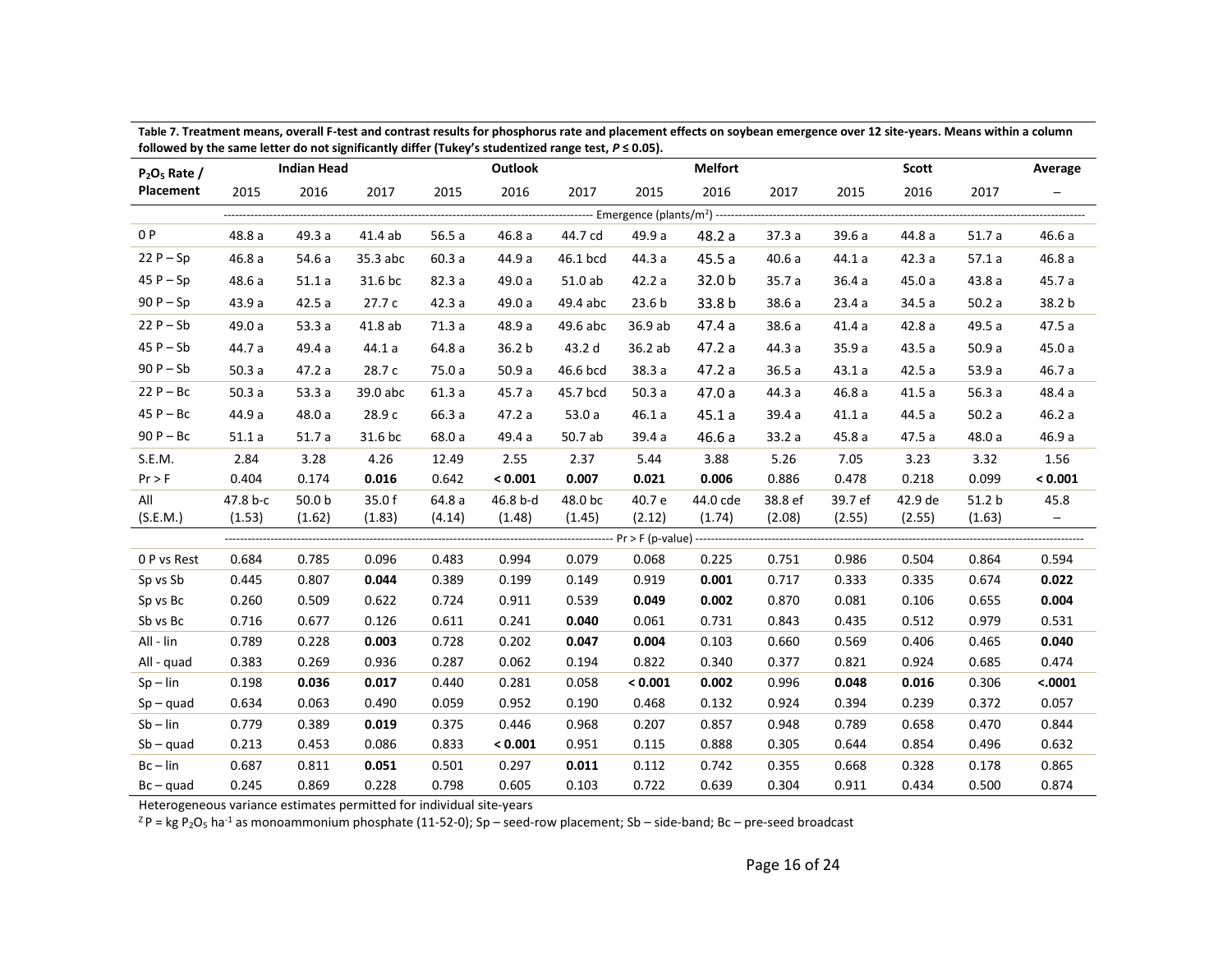| $P2O5$ Rate / |         | <b>Indian Head</b> |         |         | <b>Outlook</b> |         |         | <b>Melfort</b>                                                            |         |         | Scott   |          | Average                  |
|---------------|---------|--------------------|---------|---------|----------------|---------|---------|---------------------------------------------------------------------------|---------|---------|---------|----------|--------------------------|
| Placement     | 2015    | 2016               | 2017    | 2015    | 2016           | 2017    | 2015    | 2016                                                                      | 2017    | 2015    | 2016    | 2017     | $\qquad \qquad -$        |
|               |         |                    |         |         |                |         |         | --------------------    Above-Ground Biomass (kg/ha) -------------------- |         |         |         |          |                          |
| 0 P           | 7849 a  | 5328 a             | 3618    | 7708 b  | 2634 a         | 1810 a  | 4087 a  | 6654 a-c                                                                  | 6307 a  | 1937 a  | 9531 a  | 4028 c   | 5124 b-e                 |
| $22P - Sp$    | 7538 a  | 4889 a             | 3855    | 7648 b  | 2338 a         | 2040 a  | 4478 a  | 4938 d                                                                    | 5372 a  | 2246 a  | 8701 a  | 3467 d   | 4793 e                   |
| $45P-Sp$      | 8555 a  | 5383 a             | 4223    | 8573 ab | 2581 a         | 2420 a  | 4539 a  | 5445 b-d                                                                  | 4839 a  | 2217 a  | 9401 a  | 4533 a-c | 5226 a-d                 |
| $90P - Sp$    | 8924 a  | 5127 a             | 4075    | 6515 b  | 2319 a         | 2093 a  | 4331 a  | 6452 a-d                                                                  | 4979 a  | 1509 a  | 9138 a  | 4651 ab  | 5009 cde                 |
| $22P - Sb$    | 8768 a  | 5709 a             | 4711    | 10965 a | 2343 a         | 2250 a  | 3997 a  | 6864 ab                                                                   | 5782 a  | 1874 a  | 9107 a  | 4105 c   | 5540 a                   |
| $45P-Sb$      | 7242 a  | 6170 a             | 4203    | 7845 b  | 2292 a         | 2493 a  | 4362 a  | 7488 a                                                                    | 5167 a  | 1810 a  | 10476 a | 4130 bc  | 5306 a-d                 |
| $90P - Sb$    | 7800 a  | 5189 a             | 3538    | 10640 a | 2635 a         | 2018 a  | 4215 a  | 7079 a                                                                    | 5840 a  | 2288 a  | 9162 a  | 4390 bc  | 5399 abc                 |
| $22P - BC$    | 8333 a  | 4439 a             | 3928    | 7478 b  | 2746 a         | 2478 a  | 2887 a  | 6727 a-c                                                                  | 3748 a  | 2220 a  | 10039 a | 4355 bc  | 4948 de                  |
| $45P - BC$    | 8227 a  | 5504 a             | 3669    | 7888b   | 2699 a         | 2323 a  | 4405 a  | 5263 cd                                                                   | 5610 a  | 1614 a  | 8831 a  | 4671 ab  | 5058 b-e                 |
| $90P - BC$    | 8333 a  | 6188 a             | 4080    | 8443 ab | 2568 a         | 2410 a  | 3961 a  | 6394 a-d                                                                  | 5996 a  | 1822 a  | 10231 a | 5030 a   | 5455 ab                  |
| S.E.M.        | 592.6   | 424.2              | 438.2   | 923.9   | 309.8          | 307.5   | 501.9   | 561.4                                                                     | 586.3   | 248.6   | 699.9   | 221.5    | 150.9                    |
| $Pr$ > F      | 0.568   | 0.087              | 0.738   | 0.015   | 0.959          | 0.775   | 0.490   | 0.017                                                                     | 0.114   | 0.165   | 0.661   | < 0.001  | 0.006                    |
| All           | 8157 b  | 5393 d             | 3990 e  | 8370b   | 2515f          | 2233 fg | 4126 e  | 6330 c                                                                    | 5364 d  | 1954 g  | 9462 a  | 4336 e   | 5186                     |
| (S.E.M.)      | (207.1) | (160.6)            | (164.3) | (305.2) | (131.9)        | (131.4) | (181.6) | (198.3)                                                                   | (205.4) | (118.2) | (238.3) | (112.7)  | $\overline{\phantom{m}}$ |
|               |         |                    |         |         |                |         |         |                                                                           |         |         |         |          |                          |
| 0 P vs Rest   | 0.580   | 0.870              | 0.361   | 0.448   | 0.673          | 0.129   | 0.934   | 0.539                                                                     | 0.087   | 0.939   | 0.917   | 0.108    | 0.662                    |
| Sp vs Sb      | 0.401   | 0.101              | 0.776   | 0.003   | 0.965          | 0.773   | 0.523   | 0.001                                                                     | 0.260   | 0.999   | 0.376   | 0.957    | 0.001                    |
| Sp vs Bc      | 0.932   | 0.472              | 0.650   | 0.634   | 0.285          | 0.360   | 0.084   | 0.254                                                                     | 0.908   | 0.576   | 0.274   | 0.005    | 0.234                    |
| Sb vs Bc      | 0.451   | 0.356              | 0.461   | 0.013   | 0.305          | 0.531   | 0.275   | 0.025                                                                     | 0.312   | 0.577   | 0.835   | 0.004    | 0.032                    |
| All - lin     | 0.491   | 0.438              | 0.735   | 0.554   | 0.769          | 0.332   | 0.652   | 0.882                                                                     | 0.509   | 0.573   | 0.923   | < 0.001  | 0.217                    |
| All - quad    | 0.969   | 0.847              | 0.297   | 0.723   | 0.745          | 0.076   | 0.795   | 0.197                                                                     | 0.045   | 0.787   | 0.927   | 0.918    | 0.792                    |
| $Sp - lin$    | 0.103   | 0.929              | 0.429   | 0.374   | 0.568          | 0.478   | 0.802   | 0.746                                                                     | 0.122   | 0.100   | 0.886   | 0.001    | 0.972                    |
| $Sp - quad$   | 0.893   | 0.952              | 0.511   | 0.269   | 0.993          | 0.229   | 0.518   | 0.025                                                                     | 0.219   | 0.051   | 0.782   | 0.598    | 0.974                    |
| $Sb$ – $lin$  | 0.583   | 0.751              | 0.500   | 0.124   | 0.878          | 0.723   | 0.772   | 0.539                                                                     | 0.582   | 0.239   | 0.893   | 0.189    | 0.422                    |
| $Sb - quad$   | 0.898   | 0.082              | 0.076   | 0.963   | 0.288          | 0.090   | 0.846   | 0.434                                                                     | 0.217   | 0.292   | 0.371   | 0.782    | 0.345                    |
| $Bc - lin$    | 0.636   | 0.032              | 0.518   | 0.492   | 0.806          | 0.260   | 0.634   | 0.547                                                                     | 0.543   | 0.420   | 0.620   | < 0.001  | 0.051                    |
| $Bc - quad$   | 0.727   | 0.210              | 0.901   | 0.782   | 0.724          | 0.301   | 0.790   | 0.167                                                                     | 0.048   | 0.759   | 0.412   | 0.565    | 0.119                    |

**Table 8. Treatment means, overall F-test and contrast results for phosphorus rate and placement effects on soybean biomass production (mid-late reproductive stages) over 12 site-years. Means within a column followed by the same letter do not significantly differ (Tukey's studentized range test,** *P* **≤ 0.05).**

Heterogeneous variance estimates permitted for individual site-years

 $ZP = kg P_2O_5$  ha<sup>-1</sup> as monoammonium phosphate (11-52-0); Sp – seed-row placement; Sb – side-band; Bc – pre-seed broadcast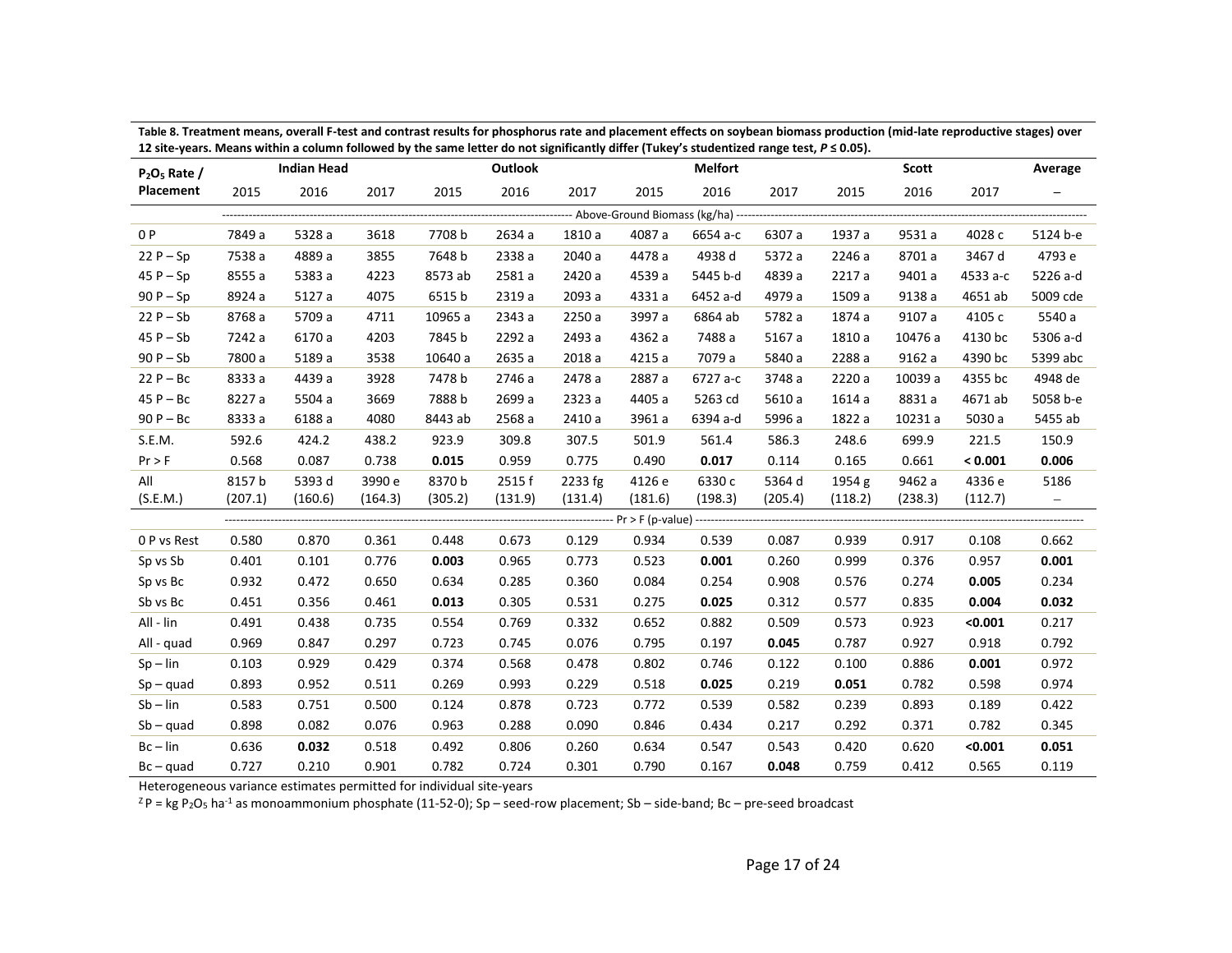| reproductive stages) over 12 site-years. Means within a column followed by the same letter do not significantly differ (fukey s studentized range test, P S 0.05).<br>$P_2O_5$ Rate / |            | <b>Indian Head</b> |           |                   | Outlook           |                   |            | <b>Melfort</b>    |           |                   | Scott     |           | Average                  |
|---------------------------------------------------------------------------------------------------------------------------------------------------------------------------------------|------------|--------------------|-----------|-------------------|-------------------|-------------------|------------|-------------------|-----------|-------------------|-----------|-----------|--------------------------|
| Placement                                                                                                                                                                             | 2015       | 2016               | 2017      | 2015              | 2016              | 2017              | 2015       | 2016              | 2017      | 2015              | 2016      | 2017      | -                        |
|                                                                                                                                                                                       |            |                    |           |                   |                   |                   |            |                   |           |                   |           |           |                          |
| 0 P                                                                                                                                                                                   | $0.24$ bc  | 0.18 <sub>e</sub>  | 0.24a     | 0.17e             | 0.28 <sub>d</sub> | 0.28c             | 0.24a      | 0.28 <sub>b</sub> | 0.24a     | 0.19a             | 0.22a     | 0.23c     | 0.232e                   |
| $22P-Sp$                                                                                                                                                                              | $0.25a-c$  | 0.21 <sub>d</sub>  | 0.21a     | $0.18c - e$       | $0.30b-d$         | 0.29c             | 0.23a      | 0.29 <sub>b</sub> | 0.24a     | 0.21a             | 0.24a     | 0.29a     | $0.244$ d                |
| $45P - Sp$                                                                                                                                                                            | $0.25a-c$  | $0.22$ cd          | 0.23a     | 0.25ab            | $0.30$ cd         | $0.30$ bc         | 0.24a      | 0.28 <sub>b</sub> | 0.24a     | 0.21a             | 0.23a     | 0.29a     | 0.253 cd                 |
| $90P-Sp$                                                                                                                                                                              | 0.28a      | 0.24 <sub>b</sub>  | 0.25a     | 0.29a             | $0.33a-c$         | 0.29c             | 0.26a      | 0.29 <sub>b</sub> | 0.26a     | 0.24a             | 0.24a     | 0.28ab    | $0.265$ ab               |
| $22P - Sb$                                                                                                                                                                            | 0.23c      | 0.22d              | 0.23a     | $0.18$ de         | 0.35a             | 0.28c             | 0.23a      | 0.30ab            | 0.24a     | 0.21a             | 0.24a     | 0.27ab    | 0.245 d                  |
| $45P-Sb$                                                                                                                                                                              | $0.26$ abc | $0.22 b-d$         | 0.22a     | $0.19c - e$       | 0.35a             | 0.30c             | 0.25a      | 0.29 <sub>b</sub> | 0.25a     | 0.21a             | 0.23a     | $0.25$ bc | 0.252 cd                 |
| $90P - Sb$                                                                                                                                                                            | 0.27ab     | $0.24$ bc          | 0.22a     | 0.22 bc           | 0.35a             | $0.30$ bc         | 0.26a      | 0.28 <sub>b</sub> | 0.25a     | 0.21a             | 0.24a     | 0.29a     | $0.264$ ab               |
| $22P - BC$                                                                                                                                                                            | $0.24$ bc  | 0.22d              | 0.20a     | $0.19c - e$       | 0.34ab            | $0.31 a-c$        | 0.23a      | 0.29 <sub>b</sub> | 0.24a     | 0.20a             | 0.24a     | 0.27ab    | 0.250 cd                 |
| $45P - BC$                                                                                                                                                                            | $0.25a-c$  | $0.24$ bc          | 0.25a     | 0.19 с-е          | 0.36a             | 0.34a             | 0.25a      | 0.30ab            | 0.24a     | 0.21a             | 0.24a     | 0.27ab    | $0.256$ bc               |
| $90P - BC$                                                                                                                                                                            | 0.29a      | 0.29a              | 0.21a     | $0.22 b-d$        | 0.35a             | 0.33ab            | 0.25a      | 0.32a             | 0.24a     | 0.20a             | 0.25a     | 0.27ab    | 0.268a                   |
| S.E.M.                                                                                                                                                                                | 0.015      | 0.011              | 0.017     | 0.017             | 0.017             | 0.014             | 0.014      | 0.012             | 0.013     | 0.013             | 0.011     | 0.014     | 0.0041                   |
| Pr > F                                                                                                                                                                                | 0.016      | < 0.001            | 0.273     | < 0.001           | < 0.001           | 0.011             | 0.327      | 0.009             | 0.970     | 0.132             | 0.279     | 0.011     | < 0.001                  |
| All                                                                                                                                                                                   | 0.26 de    | $0.23$ fg          | $0.23$ fg | 0.21 <sub>g</sub> | 0.33a             | 0.30 <sub>b</sub> | $0.24$ d-f | $0.29$ bc         | $0.24$ ef | 0.21 <sub>g</sub> | $0.24$ ef | $0.27$ cd | 0.25                     |
| (S.E.M.)                                                                                                                                                                              | (0.009)    | (0.008)            | (0.009)   | (0.009)           | (0.009)           | (0.008)           | (0.009)    | (0.008)           | (0.009)   | (0.009)           | (0.009)   | (0.009)   | $\overline{\phantom{m}}$ |
|                                                                                                                                                                                       |            |                    |           |                   |                   |                   |            |                   |           |                   |           |           |                          |
| 0 P vs Rest                                                                                                                                                                           | 0.164      | < 0.001            | 0.559     | 0.011             | 0.001             | 0.082             | 0.627      | 0.093             | 0.540     | 0.031             | 0.050     | 0.001     | < 0.001                  |
| Sp vs Sb                                                                                                                                                                              | 0.427      | 0.771              | 0.100     | 0.002             | 0.001             | 1.000             | 0.550      | 0.806             | 1.000     | 0.325             | 0.800     | 0.112     | 0.860                    |
| Sp vs Bc                                                                                                                                                                              | 0.812      | < 0.001            | 0.303     | 0.002             | 0.000             | 0.001             | 0.798      | 0.389             | 0.679     | 0.062             | 0.311     | 0.052     | 0.151                    |
| Sb vs Bc                                                                                                                                                                              | 0.578      | < 0.001            | 0.537     | 0.947             | 0.890             | 0.001             | 0.732      | 0.269             | 0.679     | 0.376             | 0.205     | 0.723     | 0.107                    |
| All - lin                                                                                                                                                                             | 0.001      | < 0.001            | 0.417     | < .0001           | 0.001             | 0.046             | 0.051      | 0.004             | 0.293     | 0.016             | 0.023     | 0.003     | < 0.001                  |
| All - quad                                                                                                                                                                            | 0.453      | 0.036              | 0.783     | 0.948             | 0.015             | 0.162             | 0.547      | 0.983             | 0.854     | 0.189             | 0.580     | 0.042     | 0.025                    |
| $Sp - lin$                                                                                                                                                                            | 0.019      | < 0.001            | 0.212     | < .0001           | 0.041             | 0.650             | 0.157      | 0.360             | 0.165     | 0.001             | 0.084     | 0.055     | < 0.001                  |
| $Sp - quad$                                                                                                                                                                           | 0.695      | 0.108              | 0.818     | 0.693             | 0.805             | 0.359             | 0.312      | 0.121             | 0.698     | 0.877             | 0.940     | 0.002     | 0.158                    |
| $Sb$ – $lin$                                                                                                                                                                          | 0.015      | < 0.001            | 0.363     | 0.010             | 0.016             | 0.163             | 0.080      | 0.029             | 0.535     | 0.254             | 0.401     | 0.002     | < 0.001                  |
| $Sb - quad$                                                                                                                                                                           | 0.683      | 0.027              | 0.261     | 0.782             | 0.004             | 1.000             | 0.826      | 0.903             | 0.554     | 0.103             | 0.652     | 0.903     | 0.189                    |
| $Bc - lin$                                                                                                                                                                            | 0.004      | < 0.001            | 0.136     | 0.051             | 0.003             | 0.008             | 0.209      | 0.001             | 0.716     | 0.299             | 0.011     | 0.096     | < 0.001                  |
| $Bc - quad$                                                                                                                                                                           | 0.389      | 0.404              | 0.776     | 0.979             | 0.006             | 0.030             | 0.919      | 0.167             | 0.838     | 0.260             | 0.484     | 0.113     | 0.025                    |

**Table 9. Treatment means, overall F-test and contrast results for phosphorus rate and placement effects on soybean whole plant tissue P concentrations (mid-late reproductive stages) over 12 site-years. Means within a column followed by the same letter do not significantly differ (Tukey's studentized range test,** *P* **≤ 0.05).**

Heterogeneous variance estimates permitted for individual site-years

 $ZP = kg P_2O_5$  ha<sup>-1</sup> as monoammonium phosphate (11-52-0); Sp – seed-row placement; Sb – side-band; Bc – pre-seed broadcast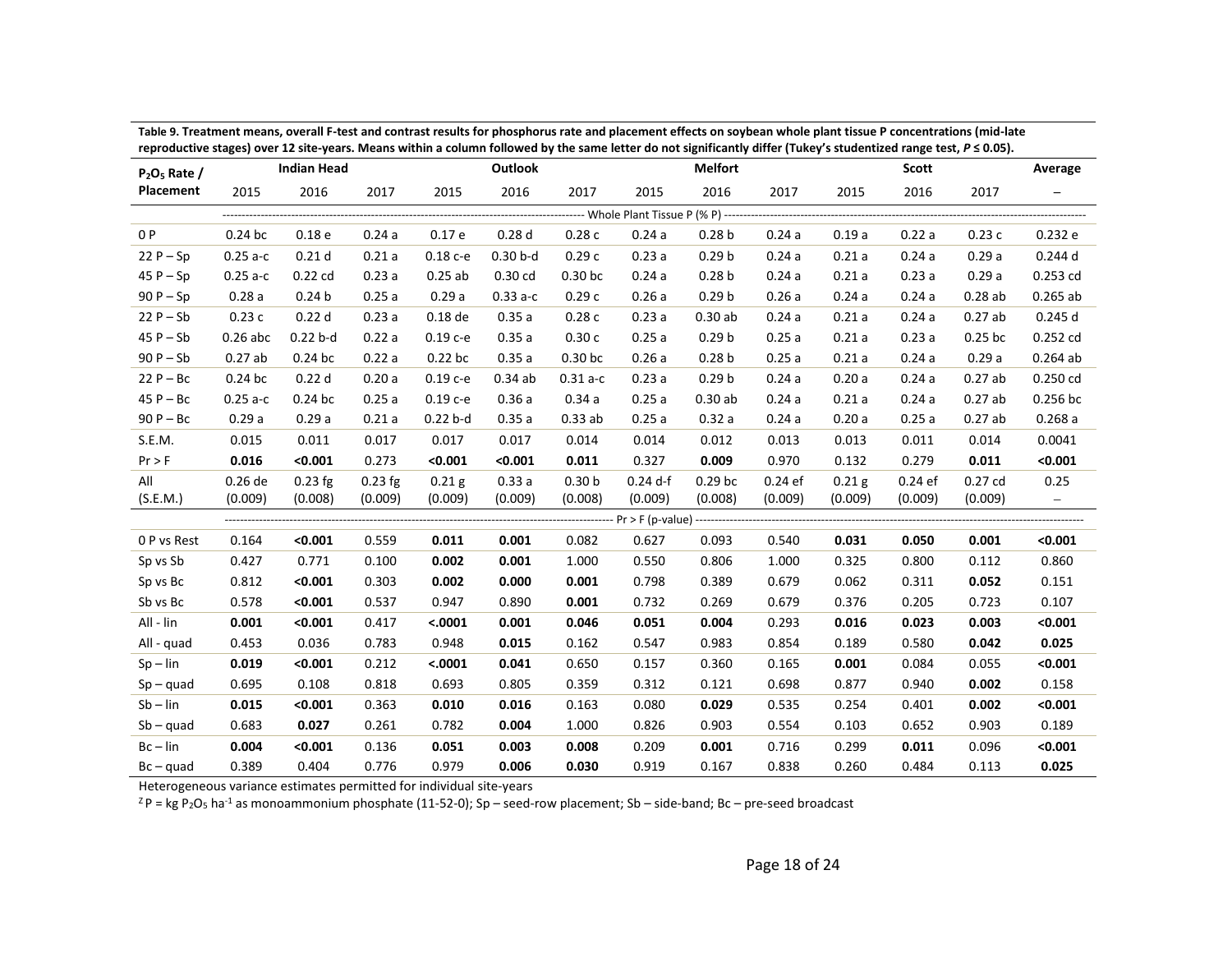| $P2O5$ Rate / |          | <b>Indian Head</b> |        |            | Outlook   |                   |                                                | <b>Melfort</b> |        |                  | <b>Scott</b> |                   | Average                  |
|---------------|----------|--------------------|--------|------------|-----------|-------------------|------------------------------------------------|----------------|--------|------------------|--------------|-------------------|--------------------------|
| Placement     | 2015     | 2016               | 2017   | 2015       | 2016      | 2017              | 2015                                           | 2016           | 2017   | 2015             | 2016         | 2017              | -                        |
|               |          |                    |        |            |           |                   | - In-season P-Uptake (kg P2O <sub>5</sub> /ha) |                |        |                  |              |                   |                          |
| 0 P           | 42.5 c   | 22.6d              | 19.5a  | 29.9 c     | 17.2a     | 11.7a             | 22.5a                                          | 42.4 a-d       | 34.3 a | 8.2a             | 48.0 a       | 21.4 d            | 26.7 ef                  |
| $22P - Sp$    | 42.9 c   | 24.2 cd            | 18.2a  | 31.3c      | 16.3a     | 13.2a             | 23.8a                                          | 32.4 d         | 28.9 a | 10.7a            | 46.7 a       | 23.2 <sub>d</sub> | 26.0 f                   |
| $45P-Sp$      | 48.5 a-c | 27.5 b-d           | 25.0a  | 47.6 a     | 17.3a     | 16.6a             | 20.8a                                          | 37.3 b-d       | 26.8a  | 10.4a            | 48.7 a       | 29.5 a            | 29.8 b-d                 |
| $90P - Sp$    | 56.8a    | 28.0 b-d           | 22.6a  | $42.1 a-c$ | 17.3a     | 14.0a             | 15.2a                                          | 42.7 a-d       | 29.2a  | 7.9 a            | 50.8a        | 29.3 ab           | 30.2 bc                  |
| $22P - Sb$    | 45.2 bc  | 28.2 b-d           | 22.9a  | 45.0 ab    | 19.0a     | 14.3a             | 24.4a                                          | 43.8 a-c       | 31.7a  | 8.9a             | 50.6a        | 24.8 b-d          | 29.8 b-d                 |
| $45P-Sb$      | 42.5 c   | 31.5 b             | 21.4a  | 34.6 bc    | 18.5a     | 16.9a             | 25.3a                                          | 49.8 a         | 29.4 a | 8.6a             | 54.1a        | 23.7 cd           | 29.7 b-d                 |
| $90P - Sb$    | 48.9 a-c | 28.5 b-d           | 18.6a  | 54.3 a     | 20.8a     | 14.0a             | 25.2a                                          | 48.8 a         | 32.7a  | 10.8a            | 49.2 a       | 29.1ab            | 31.9 ab                  |
| $22P - BC$    | 45.6 bc  | 22.1 <sub>d</sub>  | 18.9a  | 32.3 c     | 21.8a     | 17.4a             | 25.2a                                          | 44.4 ab        | 20.6a  | 9.9a             | 54.1a        | $26.5a-c$         | 27.7 d-f                 |
| $45P - BC$    | 47.2 bc  | 30.3 bc            | 21.6a  | 34.0 bc    | 22.1a     | 17.8a             | 25.0a                                          | 33.4 cd        | 30.8a  | 7.7a             | 48.6 a       | 28.5 ab           | 28.7 с-е                 |
| $90P - BC$    | 54.3 ab  | 41.1a              | 20.1a  | 41.9 a-c   | 20.7a     | 18.1a             | 22.8a                                          | 46.9 ab        | 33.3a  | 8.3a             | 58.2 a       | 30.5a             | 33.0 a                   |
| S.E.M.        | 3.67     | 2.78               | 3.25   | 4.74       | 2.74      | 2.34              | 3.32                                           | 4.17           | 3.42   | 1.76             | 3.77         | 2.21              | 0.95                     |
| Pr > F        | 0.028    | < 0.001            | 0.812  | 0.001      | 0.588     | 0.161             | 0.364                                          | 0.012          | 0.104  | 0.149            | 0.405        | < 0.001           | < 0.001                  |
| All           | 47.4 ab  | 28.4 d             | 20.8f  | 39.3 c     | $19.1$ fg | 15.4 <sub>g</sub> | 23.0 ef                                        | 42.2 bc        | 29.8 d | 9.1 <sub>h</sub> | 50.9a        | 26.6 de           | 29.3                     |
| (S.E.M.)      | (1.81)   | (1.64)             | (1.72) | (2.04)     | (1.63)    | (1.57)            | (1.74)                                         | (1.91)         | (1.76) | (1.49)           | (1.83)       | (1.55)            | $\overline{\phantom{m}}$ |
|               |          |                    |        |            |           |                   |                                                |                |        |                  |              |                   |                          |
| 0 P vs Rest   | 0.124    | 0.010              | 0.612  | 0.028      | 0.398     | 0.035             | 0.863                                          | 0.963          | 0.121  | 0.294            | 0.386        | 0.001             | 0.001                    |
| Sp vs Sb      | 0.159    | 0.151              | 0.259  | 0.245      | 0.192     | 0.746             | 0.745                                          | 0.002          | 0.248  | 0.732            | 0.368        | 0.281             | 0.009                    |
| Sp vs Bc      | 0.897    | 0.019              | 0.849  | 0.247      | 0.016     | 0.034             | 0.160                                          | 0.195          | 0.974  | 0.194            | 0.085        | 0.395             | 0.099                    |
| Sb vs Bc      | 0.201    | 0.362              | 0.348  | 0.021      | 0.266     | 0.072             | 0.280                                          | 0.066          | 0.235  | 0.339            | 0.409        | 0.054             | 0.337                    |
| All - lin     | 0.002    | < 0.001            | 0.984  | 0.001      | 0.389     | 0.083             | 0.320                                          | 0.272          | 0.804  | 0.712            | 0.229        | < 0.001           | < 0.001                  |
| All - quad    | 0.573    | 0.441              | 0.498  | 0.717      | 0.570     | 0.025             | 0.998                                          | 0.209          | 0.039  | 0.343            | 0.863        | 0.198             | 0.896                    |
| $Sp - lin$    | 0.001    | 0.081              | 0.951  | 0.022      | 0.900     | 0.347             | 0.530                                          | 0.544          | 0.309  | 0.512            | 0.477        | < 0.001           | < 0.001                  |
| $Sp - quad$   | 0.605    | 0.513              | 0.490  | 0.122      | 0.902     | 0.139             | 0.852                                          | 0.090          | 0.145  | 0.015            | 0.746        | 0.111             | 0.656                    |
| $Sb$ – $lin$  | 0.216    | 0.104              | 0.904  | 0.001      | 0.307     | 0.403             | 0.396                                          | 0.190          | 0.748  | 0.063            | 0.837        | 0.002             | < 0.001                  |
| $Sb - quad$   | 0.611    | 0.031              | 0.455  | 0.668      | 0.988     | 0.079             | 0.939                                          | 0.490          | 0.275  | 0.582            | 0.219        | 0.767             | 0.345                    |
| $Bc - lin$    | 0.011    | < 0.001            | 0.891  | 0.049      | 0.425     | 0.032             | 0.441                                          | 0.574          | 0.436  | 0.708            | 0.072        | < 0.001           | < 0.001                  |
| $Bc - quad$   | 0.824    | 0.265              | 0.950  | 0.753      | 0.162     | 0.084             | 0.796                                          | 0.076          | 0.043  | 0.828            | 0.600        | 0.120             | 0.271                    |

**Table 10. Treatment means, overall F-test and contrast results for phosphorus rate and placement effects on soybean in-season P uptake (mid-late reproductive stages) over 12 site-years. Means within a column followed by the same letter do not significantly differ (Tukey's studentized range test,** *P* **≤ 0.05).**

Heterogeneous variance estimates permitted for individual site-years

 $ZP = kg P_2O_5$  ha<sup>-1</sup> as monoammonium phosphate (11-52-0); Sp – seed-row placement; Sb – side-band; Bc – pre-seed broadcast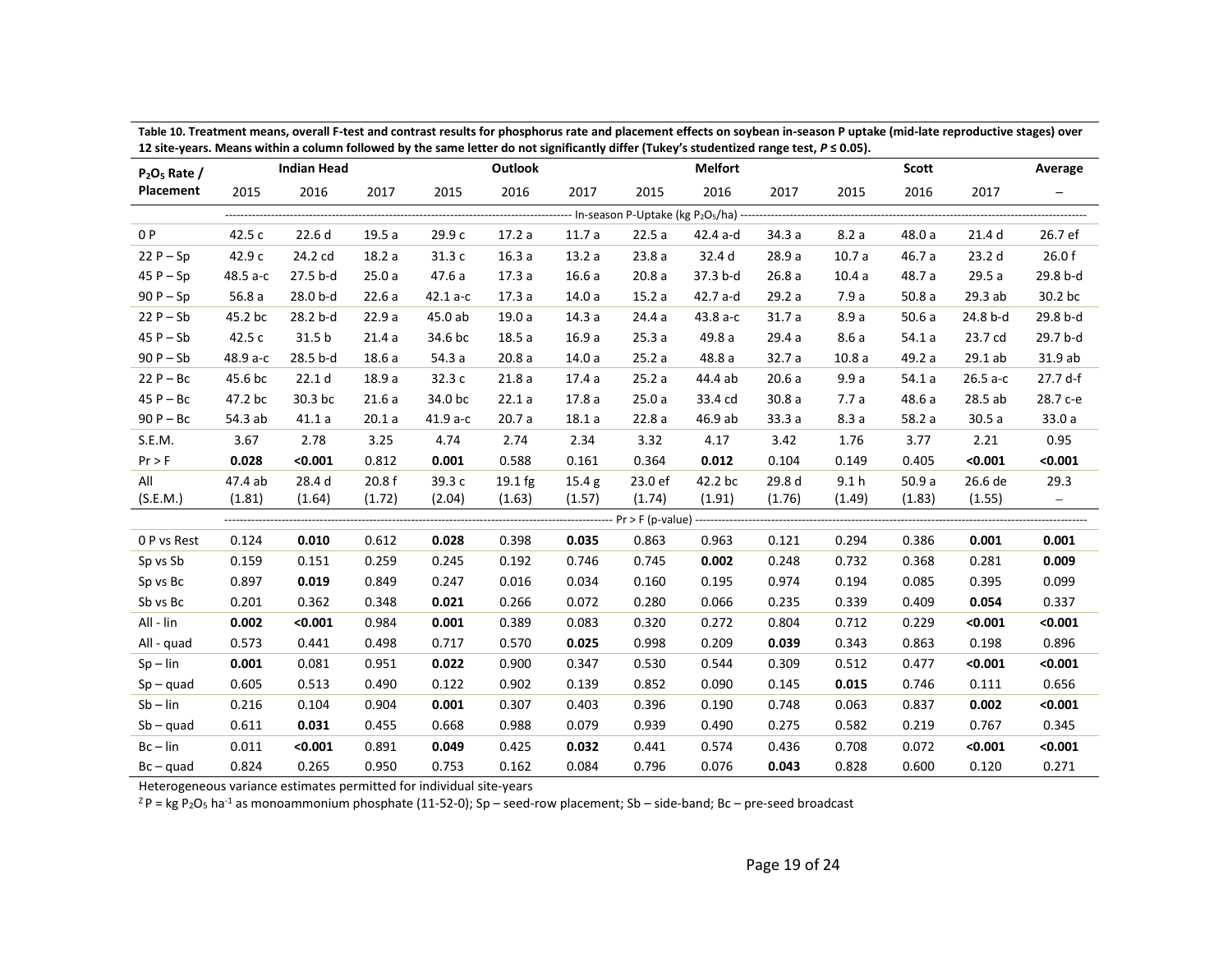| <u>1010 wed by the same letter do not significantly uniter (Tukey 3 studentized range test, F 3 0.03).</u><br>$P_2O_5$ Rate / |        | <b>Indian Head</b> |        |         | Outlook |         |        | <b>Melfort</b> |        |        |        | Average |                          |
|-------------------------------------------------------------------------------------------------------------------------------|--------|--------------------|--------|---------|---------|---------|--------|----------------|--------|--------|--------|---------|--------------------------|
| Placement                                                                                                                     | 2015   | 2016               | 2017   | 2015    | 2016    | 2017    | 2015   | 2016           | 2017   | 2015   | 2016   | 2017    |                          |
|                                                                                                                               |        |                    |        |         |         |         |        |                |        |        |        |         |                          |
| 0 P                                                                                                                           | 2632 a | 2328 e             | 1548 a | 4419 a  | 3476 b  | 3042 c  | 3536 a | 3052 a         | 2268 a | 1601 a | 3366 a | 1544 a  | 2734 d                   |
| $22P - Sp$                                                                                                                    | 2689 a | 2534 d             | 1499 a | 4380 ab | 4011 a  | 3705 ab | 3636 a | 2481 b         | 2120 a | 1842 a | 3217 a | 1426 a  | 2795 b-d                 |
| $45P - Sp$                                                                                                                    | 2669 a | 2672 bc            | 1526 a | 4120 b  | 3886 a  | 3747 ab | 3895 a | 2841 ab        | 2182 a | 1649 a | 3382 a | 1595 a  | 2847 a-c                 |
| $90P-Sp$                                                                                                                      | 2762 a | 2790 ab            | 1428 a | 3619 с  | 4002 a  | 3439 bc | 3521 a | 2950 a         | 2312 a | 1254 a | 3291 a | 1560 a  | 2744 cd                  |
| $22P-Sb$                                                                                                                      | 2818 a | 2583 cd            | 1496 a | 4317 ab | 3888 a  | 3367 bc | 3574 a | 2947 a         | 2109 a | 1657 a | 3270 a | 1725 a  | 2812 a-d                 |
| $45P-Sb$                                                                                                                      | 2736 a | 2679 bc            | 1529 a | 4277 ab | 3825 a  | 3871 ab | 3721 a | 3162 a         | 2554 a | 1511 a | 3445 a | 1216 a  | 2877 ab                  |
| $90P - Sb$                                                                                                                    | 2715 a | 2728 ab            | 1579 a | 4240 ab | 3977 a  | 3677 ab | 3765 a | 2461 b         | 2604 a | 1799 a | 3538 a | 1763 a  | 2904 ab                  |
| $22P - BC$                                                                                                                    | 2707 a | 2556 cd            | 1511 a | 4295 ab | 3728 ab | 3788 ab | 3908 a | 2768 ab        | 2078 a | 1621 a | 3491 a | 1632 a  | 2840 a-d                 |
| $45P - BC$                                                                                                                    | 2766 a | 2743 ab            | 1437 a | 4227 ab | 3903 a  | 4010 a  | 3611 a | 3035 a         | 2313 a | 1533 a | 3471 a | 1746 a  | 2900 ab                  |
| $90P - BC$                                                                                                                    | 2741 a | 2822 a             | 1544 a | 4324 ab | 4005 a  | 4115 a  | 3745 a | 2430 b         | 2390 a | 1770 a | 3446 a | 1731 a  | 2922 a                   |
| S.E.M.                                                                                                                        | 101.4  | 95.0               | 94.9   | 128.5   | 142.2   | 214.7   | 194.8  | 174.7          | 188.9  | 183.4  | 186.7  | 171.8   | 46.6                     |
| Pr > F                                                                                                                        | 0.590  | < 0.001            | 0.398  | < 0.001 | 0.034   | 0.007   | 0.779  | 0.002          | 0.327  | 0.378  | 0.937  | 0.239   | < 0.001                  |
| All                                                                                                                           | 2724 d | 2643 d             | 1510 f | 4222 a  | 3870 b  | 3676 bc | 3691b  | 2813 d         | 2293 e | 1624 f | 3392 c | 1594 f  | 2838                     |
| (S.E.M.)                                                                                                                      | (84.9) | (84.1)             | (84.1) | (88.5)  | (90.5)  | (103.9) | (99.9) | (96.1)         | (98.7) | (97.7) | (98.3) | (95.5)  | $\overline{\phantom{m}}$ |
|                                                                                                                               |        |                    |        |         |         |         |        |                |        |        |        |         |                          |
| 0 P vs Rest                                                                                                                   | 0.101  | < 0.001            | 0.379  | 0.035   | < 0.001 | 0.001   | 0.354  | 0.103          | 0.875  | 0.883  | 0.873  | 0.727   | 0.007                    |
| Sp vs Sb                                                                                                                      | 0.301  | 0.951              | 0.184  | 0.003   | 0.459   | 0.960   | 0.985  | 0.431          | 0.118  | 0.582  | 0.374  | 0.739   | 0.035                    |
| Sp vs Bc                                                                                                                      | 0.513  | 0.275              | 0.731  | 0.003   | 0.353   | 0.036   | 0.626  | 0.914          | 0.688  | 0.655  | 0.206  | 0.154   | 0.005                    |
| Sb vs Bc                                                                                                                      | 0.704  | 0.248              | 0.323  | 0.963   | 0.850   | 0.040   | 0.639  | 0.371          | 0.244  | 0.917  | 0.707  | 0.274   | 0.488                    |
| All - lin                                                                                                                     | 0.158  | < 0.001            | 0.642  | < 0.001 | < 0.001 | 0.002   | 0.540  | 0.028          | 0.168  | 0.840  | 0.632  | 0.416   | 0.006                    |
| All - quad                                                                                                                    | 0.249  | < 0.001            | 0.300  | 0.780   | 0.042   | 0.003   | 0.315  | 0.670          | 0.588  | 0.948  | 0.960  | 0.610   | 0.023                    |
| $Sp - lin$                                                                                                                    | 0.134  | < 0.001            | 0.083  | < 0.001 | 0.010   | 0.330   | 0.971  | 0.747          | 0.706  | 0.051  | 0.912  | 0.758   | 0.968                    |
| $Sp - quad$                                                                                                                   | 0.858  | 0.029              | 0.703  | 0.234   | 0.053   | 0.011   | 0.127  | 0.071          | 0.478  | 0.129  | 0.963  | 0.938   | 0.028                    |
| $Sb$ – $lin$                                                                                                                  | 0.676  | < 0.001            | 0.446  | 0.216   | 0.008   | 0.018   | 0.308  | 0.008          | 0.060  | 0.433  | 0.334  | 0.537   | 0.003                    |
| $Sb - quad$                                                                                                                   | 0.112  | 0.002              | 0.362  | 0.594   | 0.179   | 0.054   | 0.822  | 0.074          | 0.990  | 0.465  | 0.768  | 0.110   | 0.223                    |
| $Bc - lin$                                                                                                                    | 0.203  | < 0.001            | 0.940  | 0.561   | 0.001   | < 0.001 | 0.688  | 0.009          | 0.392  | 0.472  | 0.822  | 0.363   | 0.001                    |
| $Bc - quad$                                                                                                                   | 0.253  | 0.002              | 0.078  | 0.203   | 0.216   | 0.030   | 0.634  | 0.335          | 0.632  | 0.520  | 0.651  | 0.581   | 0.105                    |

**Table 11. Treatment means, overall F-test and contrast results for phosphorus rate and placement effects on soybean seed yield over 12 site-years. Means within a column followed by the same letter do not significantly differ (Tukey's studentized range test,** *P* **≤ 0.05).**

Heterogeneous variance estimates permitted for individual site-years

 $Z^2P = kg P_2O_5$  ha<sup>-1</sup> as monoammonium phosphate (11-52-0); Sp – seed-row placement; Sb – side-band; Bc – pre-seed broadcast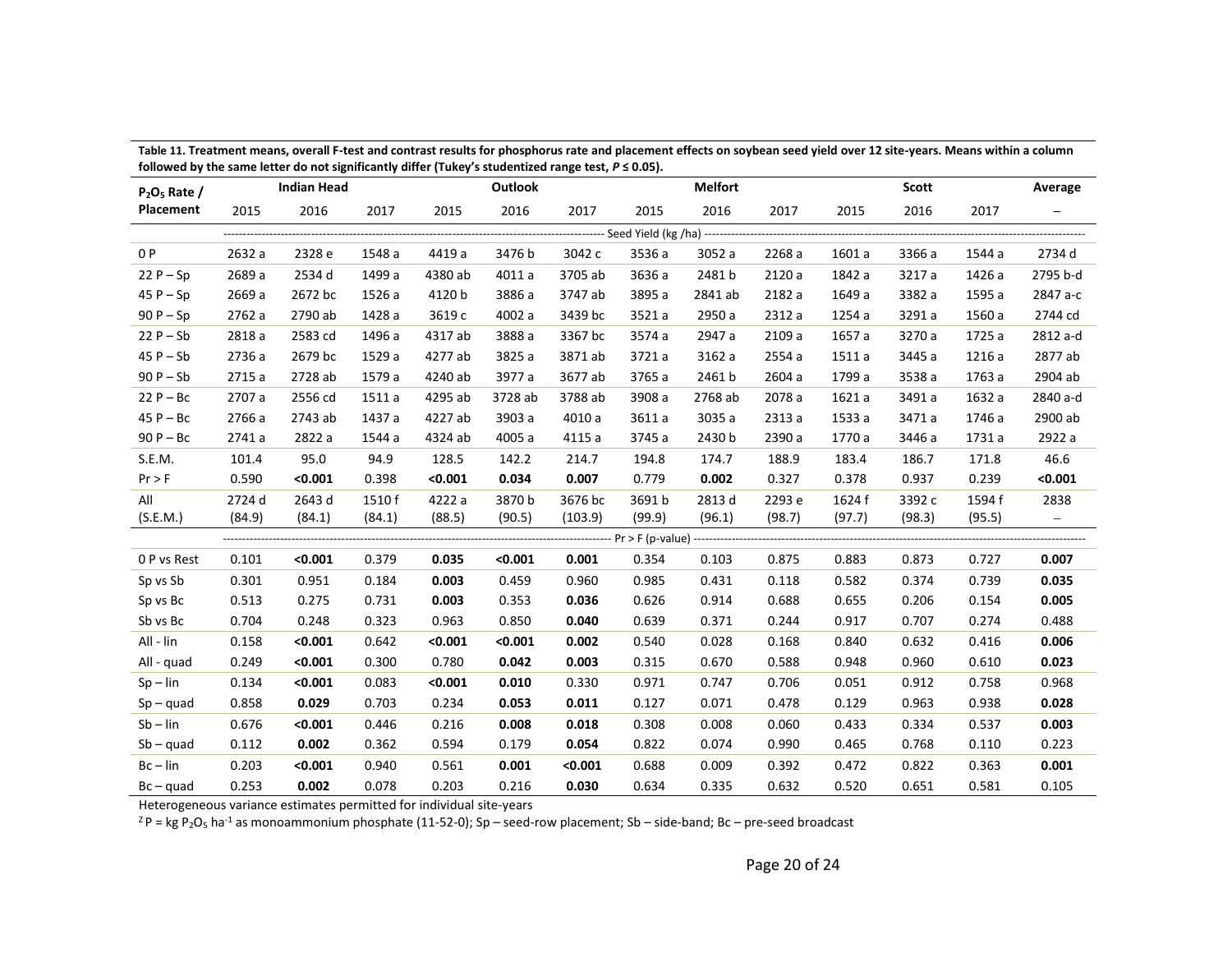| $P_2O_5$ Rate / |         | <b>Indian Head</b> |           |           | Outlook |           |                   | <b>Melfort</b>                         |         |              | <b>Scott</b> |                   | Average           |
|-----------------|---------|--------------------|-----------|-----------|---------|-----------|-------------------|----------------------------------------|---------|--------------|--------------|-------------------|-------------------|
| Placement       | 2015    | 2016               | 2017      | 2015      | 2016    | 2017      | 2015              | 2016                                   | 2017    | 2015         | 2016         | 2017              | -                 |
|                 |         |                    |           |           |         |           |                   | --- Seed P Concentration (% P) ------- |         |              |              |                   |                   |
| 0 P             | 0.49    | 0.39 e             | $0.47a-c$ | 0.53c     | 0.59a   | $0.59a-c$ | 0.55 <sub>b</sub> | 0.69a                                  | 0.76a   | 0.56 cde     | 0.55a        | 0.62d             | 0.56f             |
| $22P - Sp$      | 0.51    | 0.44 de            | 0.43c     | 0.54c     | 0.60a   | $0.56$ bc | 0.55 <sub>b</sub> | 0.68a                                  | 0.75a   | 0.63a        | 0.57a        | $0.68$ abc        | 0.58 de           |
| $45P-Sp$        | 0.53    | $0.46b-d$          | 0.50a     | 0.59ab    | 0.61a   | $0.60a-c$ | $0.53$ bc         | 0.70a                                  | 0.79a   | $0.61$ ab    | 0.58a        | 0.72a             | 0.60 <sub>b</sub> |
| $90P - Sp$      | 0.57    | 0.50ab             | 0.44c     | 0.63a     | 0.61a   | $0.57$ bc | 0.56 <sub>b</sub> | 0.71a                                  | 0.79a   | $0.58b-d$    | 0.57a        | 0.70ab            | 0.60ab            |
| $22P - Sb$      | 0.52    | 0.43 de            | $0.46a-c$ | $0.55$ bc | 0.65a   | 0.56c     | $0.53$ bc         | 0.69a                                  | 0.79a   | $0.59a-c$    | 0.59a        | $0.67$ bc         | $0.58c - e$       |
| $45P-Sb$        | 0.54    | 0.46 cd            | $0.47a-c$ | $0.57$ bc | 0.64a   | 0.63a     | $0.52$ bc         | 0.73a                                  | 0.76a   | 0.53 e       | 0.58a        | $0.69$ ab         | 0.59 bc           |
| $90P - Sb$      | 0.58    | 0.51a              | 0.50a     | 0.62a     | 0.61a   | 0.55c     | $0.53$ bc         | 0.72a                                  | 0.80a   | 0.54 de      | 0.57a        | 0.66 bcd          | 0.60 <sub>b</sub> |
| $22P - BC$      | 0.52    | 0.46 cd            | 0.49ab    | 0.54c     | 0.62a   | 0.60ab    | 0.49c             | 0.68a                                  | 0.76a   | $0.56 b - e$ | 0.56a        | $0.64$ cd         | 0.58 ef           |
| $45P - BC$      | 0.52    | $0.49a-c$          | $0.45$ bc | $0.57$ bc | 0.63a   | $0.58$ bc | 0.54 <sub>b</sub> | 0.71a                                  | 0.76a   | $0.59a-c$    | 0.57a        | $0.68$ abc        | $0.59 b-d$        |
| $90P - BC$      | 0.57    | 0.54a              | 0.45 bc   | 0.59ab    | 0.63a   | $0.61$ ab | 0.64a             | 0.73a                                  | 0.78a   | $0.56 b - e$ | 0.59a        | $0.67$ bc         | 0.61a             |
| S.E.M.          | 0.021   | 0.021              | 0.021     | 0.021     | 0.021   | 0.021     | 0.021             | 0.021                                  | 0.021   | 0.021        | 0.021        | 0.021             | 0.006             |
| Pr > F          | 0.001   | < 0.001            | 0.018     | < 0.001   | 0.212   | 0.021     | < 0.001           | 0.123                                  | 0.399   | < 0.001      | 0.768        | 0.002             | < 0.001           |
| All             | 0.53e   | 0.47f              | 0.47f     | 0.57 de   | 0.62c   | 0.58 cd   | 0.54 de           | 0.70 <sub>b</sub>                      | 0.77a   | 0.57 de      | 0.57 de      | 0.67 <sub>b</sub> | 0.59              |
| (S.E.M.)        | (0.015) | (0.015)            | (0.015)   | (0.015)   | (0.015) | (0.015)   | (0.015)           | (0.015)                                | (0.015) | (0.015)      | (0.015)      | (0.015)           | $-$               |
|                 |         |                    |           |           |         |           |                   |                                        |         |              |              |                   |                   |
| 0 P vs Rest     | 0.003   | < 0.001            | 0.794     | 0.005     | 0.096   | 0.896     | 0.806             | 0.503                                  | 0.260   | 0.274        | 0.138        | 0.001             | < .0001           |
| Sp vs Sb        | 0.527   | 0.752              | 0.130     | 0.849     | 0.037   | 0.849     | 0.184             | 0.206                                  | 0.569   | < 0.001      | 0.950        | 0.023             | 0.635             |
| Sp vs Bc        | 0.899   | 0.027              | 0.613     | 0.164     | 0.088   | 0.114     | 0.343             | 0.569                                  | 0.704   | 0.020        | 0.849        | 0.008             | 0.898             |
| Sb vs Bc        | 0.448   | 0.012              | 0.312     | 0.230     | 0.704   | 0.164     | 0.023             | 0.487                                  | 0.343   | 0.130        | 0.800        | 0.704             | 0.547             |
| All - lin       | < 0.001 | < 0.001            | 0.835     | < 0.001   | 0.233   | 0.781     | 0.037             | 0.031                                  | 0.060   | 0.590        | 0.128        | 0.002             | < .0001           |
| All - quad      | 0.852   | 0.195              | 0.817     | 0.928     | 0.103   | 0.404     | 0.010             | 0.761                                  | 0.951   | 0.060        | 0.295        | 0.001             | 0.029             |
| $Sp - lin$      | < 0.001 | < 0.001            | 0.432     | < 0.001   | 0.333   | 0.675     | 0.783             | 0.295                                  | 0.100   | 0.948        | 0.380        | 0.002             | < .0001           |
| $Sp - quad$     | 0.881   | 0.424              | 0.208     | 0.911     | 0.960   | 0.699     | 0.294             | 0.626                                  | 0.727   | 0.004        | 0.236        | 0.001             | 0.011             |
| $Sb$ – $lin$    | < 0.001 | < 0.001            | 0.105     | < 0.001   | 0.927   | 0.395     | 0.463             | 0.084                                  | 0.133   | 0.136        | 0.600        | 0.214             | < .0001           |
| $Sb - quad$     | 0.727   | 0.736              | 0.369     | 0.871     | 0.009   | 0.071     | 0.336             | 0.549                                  | 0.755   | 0.911        | 0.231        | 0.008             | 0.040             |
| $Bc - lin$      | 0.001   | < 0.001            | 0.191     | 0.005     | 0.102   | 0.521     | < 0.001           | 0.036                                  | 0.272   | 0.733        | 0.042        | 0.014             | < .0001           |
| $Bc - quad$     | 0.930   | 0.083              | 0.881     | 0.803     | 0.343   | 0.727     | < 0.001           | 0.432                                  | 0.861   | 0.170        | 0.950        | 0.138             | 0.823             |

**Table 12. Treatment means, overall F-test and contrast results for phosphorus rate and placement effects on soybean seed P concentrations over 12 site-years. Means within a column followed by the same letter do not significantly differ (Tukey's studentized range test,** *P* **≤ 0.05).**

 $\frac{Z}{Z}P = \frac{1}{2}$   $\frac{1}{2}$  as monoammonium phosphate (11-52-0); Sp – seed-row placement; Sb – side-band; Bc – pre-seed broadcast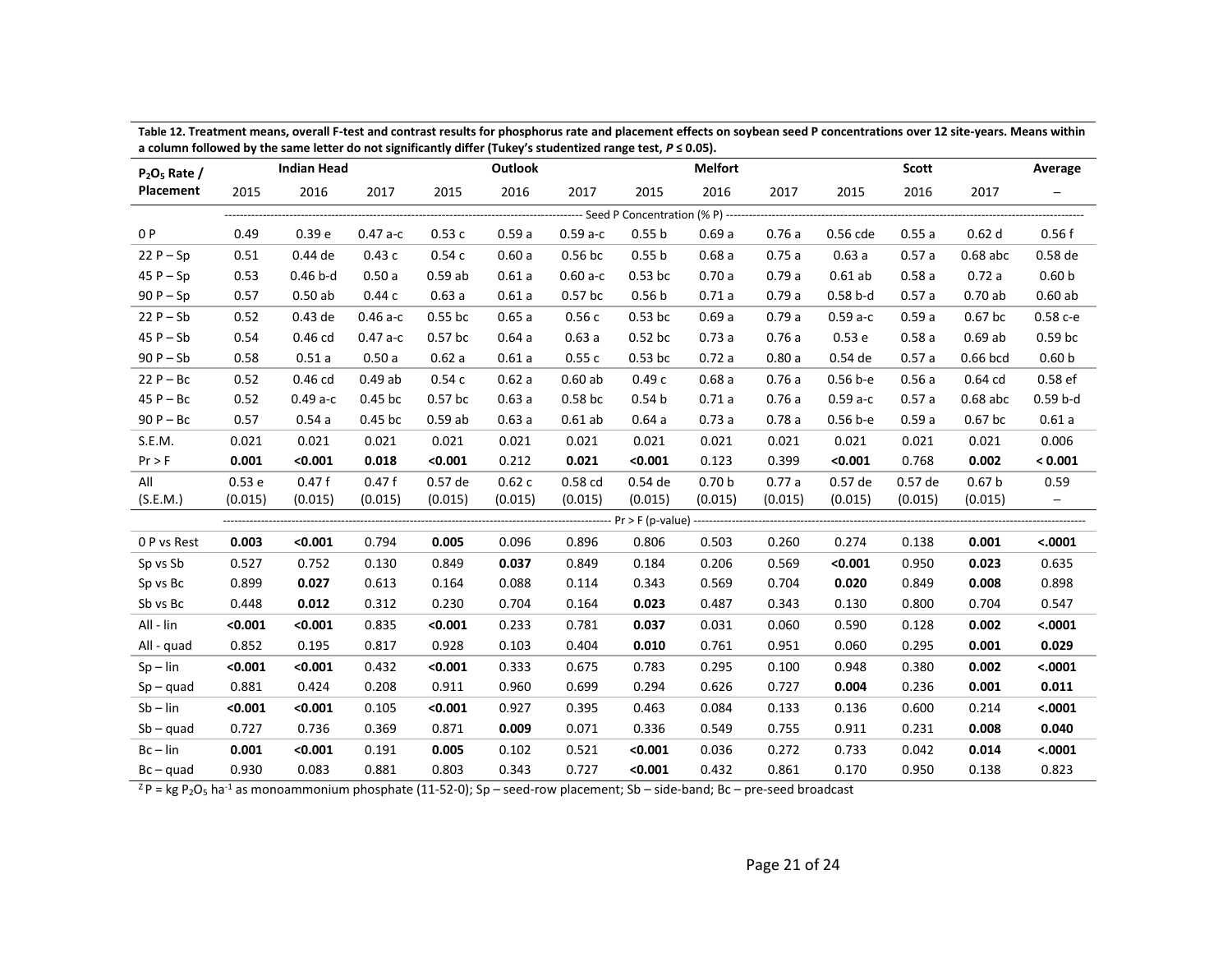| $P_2O_5$ Rate / |                 | <b>Indian Head</b> |                   |          | <b>Outlook</b> |           |                   | <b>Melfort</b> |            |                   | <b>Scott</b> |         | Average                  |  |
|-----------------|-----------------|--------------------|-------------------|----------|----------------|-----------|-------------------|----------------|------------|-------------------|--------------|---------|--------------------------|--|
| Placement       | 2015            | 2016               | 2017              | 2015     | 2016           | 2017      | 2015              | 2016           | 2017       | 2015              | 2016         | 2017    | $\qquad \qquad -$        |  |
|                 |                 |                    |                   |          |                |           |                   |                |            |                   |              |         |                          |  |
| 0 P             | 30.8a           | 21.0 e             | 16.7a             | 53.5 bc  | 47.3 b         | 40.8 e    | 43.9 b            | 48.5 a-c       | 39.3 cd    | 22.8 ab           | 46.0a        | 22.0    | 36.0 d                   |  |
| $22P-Sp$        | 31.3a           | 25.4 с-е           | 14.9a             | 53.8 bc  | 54.8 a         | 47.6 b-d  | 46.3 <sub>b</sub> | 38.7 e         | 36.3 d     | 28.1a             | 45.6a        | 22.3    | 37.1 cd                  |  |
| $45P-Sp$        | 32.7a           | 28.2 b-d           | 17.4a             | 55.4 a-c | 54.0 ab        | $51.3a-c$ | 46.8 b            | 45.5 b-e       | 39.0 cd    | 17.1 <sub>b</sub> | 48.9 a       | 26.2    | 38.5 bc                  |  |
| $90P-Sp$        | 35.8a           | 32.2 ab            | 14.3a             | 51.8 c   | 56.2a          | 44.9 de   | 45.1 b            | 48.1 a-c       | $41.6$ a-d | 19.4 b            | 46.5a        | 25.0    | 38.4 bc                  |  |
| $22P - Sb$      | 32.4a           | 24.9 de            | 15.7a             | 54.4 а-с | 57.7 a         | 42.4 de   | 43.3 b            | 46.1 b-d       | 38.0 cd    | 18.9 b            | 47.4a        | 26.4    | 37.3 cd                  |  |
| $45P-Sb$        | 33.9a           | 28.0 b-d           | 16.5a             | 55.9 a-c | 56.2a          | 55.6a     | 44.4 b            | 52.9a          | 44.4 ab    | 21.8 <sub>b</sub> | 49.3 a       | 19.2    | 39.8 ab                  |  |
| $90P - Sb$      | 36.2a           | 31.6 ab            | 18.1a             | 60.2a    | 55.3a          | 47.0 cd   | 45.6 b            | 40.8 d-e       | 47.5 a     | 22.4ab            | 50.0a        | 26.5    | 40.1ab                   |  |
| $22P - BC$      | 32.7a           | 26.9 b-e           | 16.9a             | 53.2 bc  | 53.2 ab        | $51.7a-c$ | 44.4 b            | 42.8 c-d       | 36.3 d     | 20.6 <sub>b</sub> | 48.1a        | 24.0    | 37.6 cd                  |  |
| $45P - BC$      | 33.2a           | $31.1 a-c$         | 14.9 a            | 54.7 a-c | 56.0a          | 53.1 ab   | 44.6 b            | 49.0 ab        | 40.2 b-d   | 22.2 ab           | 49.4 a       | 27.3    | 39.6 ab                  |  |
| $90P - BC$      | 33.7 a          | 34.6 a             | 15.9a             | 58.4 ab  | 58.0 a         | 56.8a     | 54.9 a            | 40.6 de        | 42.6 a-c   | 19.5 b            | 50.5a        | 26.7    | 41.0a                    |  |
| S.E.M.          | 2.65            | 2.65               | 2.65              | 2.65     | 2.65           | 2.65      | 2.65              | 2.65           | 2.65       | 2.65              | 2.65         | 2.65    | 0.76                     |  |
| Pr > F          | 0.744           | 0.000              | 0.966             | 0.189    | 0.033          | < .0001   | 0.011             | < .0001        | 0.004      | 0.040             | 0.741        | 0.143   | < 0.001                  |  |
| All             | 33.3 d          | 28.4 de            | 16.1 <sub>g</sub> | 55.1a    | 54.9 a         | 49.1 b    | 45.9 b            | 45.3 bc        | 40.5 c     | 21.3f             | 48.2 b       | 24.6 ef | 38.5                     |  |
| (S.E.M.)        | (1.71)          | (1.71)             | (1.71)            | (1.71)   | (1.71)         | (1.71)    | (1.71)            | (1.71)         | (1.71)     | (1.71)            | (1.71)       | (1.71)  | $\overline{\phantom{m}}$ |  |
|                 | --------------- |                    |                   |          |                |           |                   |                |            |                   |              |         |                          |  |
| 0 P vs Rest     | 0.216           | < 0.001            | 0.774             | 0.408    | $<$ 0.001      | 0.049     | 0.327             | 0.117          | 0.533      | 0.451             | 0.282        | 0.212   | < 0.001                  |  |
| Sp vs Sb        | 0.606           | 0.815              | 0.485             | 0.070    | 0.425          | 0.006     | 0.351             | 0.152          | 0.013      | 0.781             | 0.265        | 0.789   | 0.034                    |  |
| Sp vs Bc        | 0.973           | 0.189              | 0.833             | 0.318    | 0.670          | 0.001     | 0.270             | 0.970          | 0.674      | 0.663             | 0.173        | 0.397   | 0.006                    |  |
| Sb vs Bc        | 0.582           | 0.122              | 0.626             | 0.414    | 0.709          | 0.133     | 0.042             | 0.163          | 0.039      | 0.875             | 0.804        | 0.265   | 0.514                    |  |
| All - lin       | 0.043           | < 0.001            | 0.851             | 0.105    | $<$ 0.001      | $<$ 0.001 | 0.034             | 0.124          | 0.008      | 0.226             | 0.153        | 0.096   | < 0.001                  |  |
| All - quad      | 0.868           | 0.207              | 0.850             | 0.992    | 0.010          | $<$ 0.001 | 0.625             | 0.686          | 0.385      | 0.652             | 0.451        | 0.744   | 0.026                    |  |
| $Sp - lin$      | 0.071           | < 0.001            | 0.528             | 0.581    | 0.011          | 0.279     | 0.808             | 0.362          | 0.243      | 0.040             | 0.732        | 0.238   | 0.005                    |  |
| $Sp - quad$     | 0.785           | 0.471              | 0.682             | 0.337    | 0.138          | 0.001     | 0.322             | 0.021          | 0.337      | 0.771             | 0.478        | 0.454   | 0.104                    |  |
| $Sb$ – $lin$    | 0.063           | < 0.001            | 0.549             | 0.017    | 0.049          | 0.010     | 0.490             | 0.022          | 0.001      | 0.776             | 0.167        | 0.340   | < 0.001                  |  |
| $Sb - quad$     | 0.860           | 0.476              | 0.641             | 0.699    | 0.006          | $<$ 0.001 | 0.775             | 0.016          | 0.861      | 0.406             | 0.640        | 0.306   | 0.046                    |  |
| $Bc - lin$      | 0.355           | < 0.001            | 0.694             | 0.067    | 0.001          | $<$ 0.001 | < 0.001           | 0.036          | 0.117      | 0.338             | 0.132        | 0.104   | < 0.001                  |  |
| $Bc - quad$     | 0.642           | 0.174              | 0.718             | 0.550    | 0.133          | 0.019     | 0.074             | 0.429          | 0.430      | 0.902             | 0.622        | 0.318   | 0.188                    |  |

**Table 13. Treatment means, overall F-test and contrast results for phosphorus rate and placement effects on soybean seed P2O<sup>5</sup> exports over 12 site-years. Means within a column followed by the same letter do not significantly differ (Tukey's studentized range test,** *P* **≤ 0.05).**

 $Z^2P = kg P_2O_5$  ha<sup>-1</sup> as monoammonium phosphate (11-52-0); Sp – seed-row placement; Sb – side-band; Bc – pre-seed broadcast